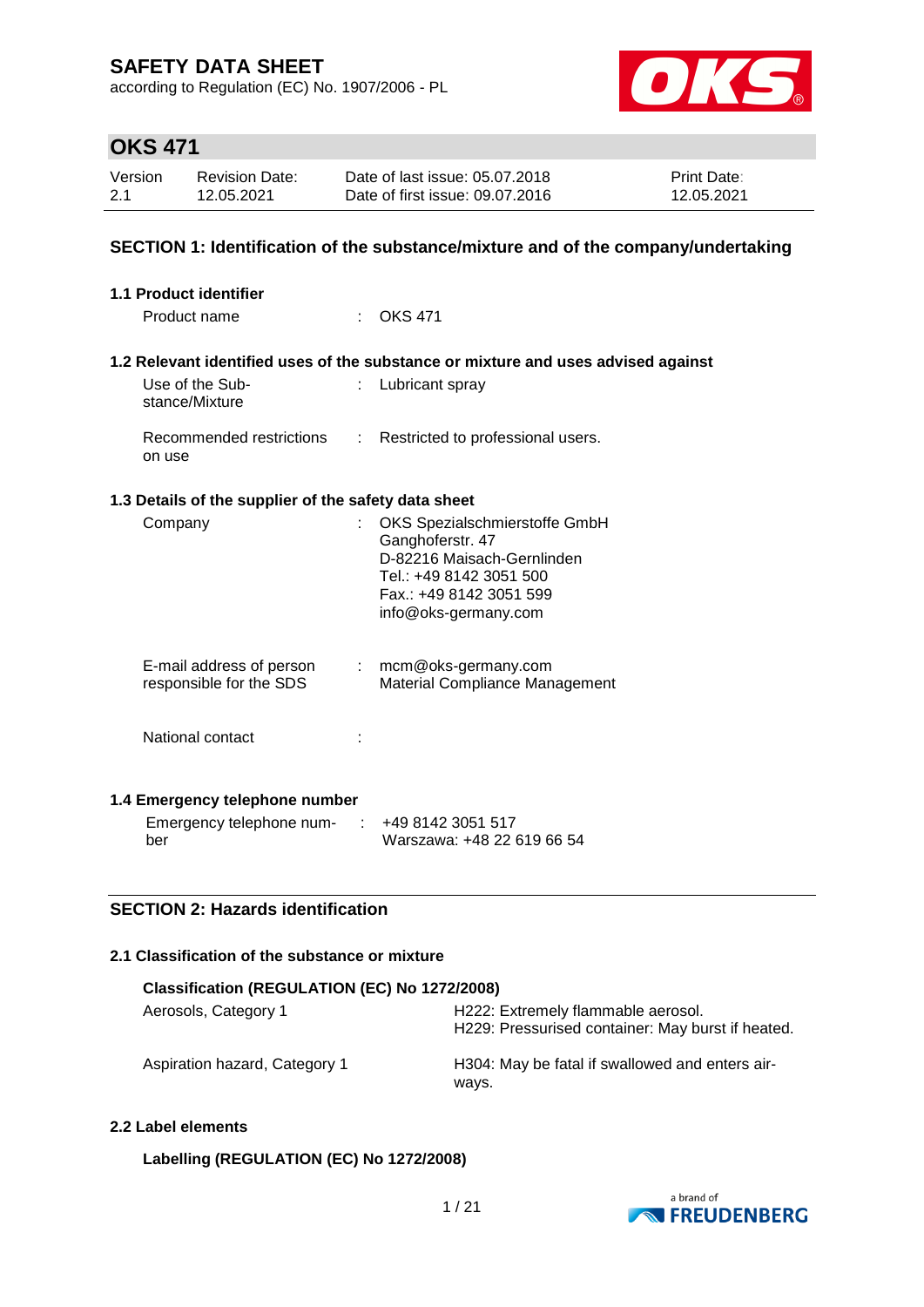according to Regulation (EC) No. 1907/2006 - PL



| <b>OKS 471</b>                           |                                     |  |                                                                   |                                                                                                                                   |                           |
|------------------------------------------|-------------------------------------|--|-------------------------------------------------------------------|-----------------------------------------------------------------------------------------------------------------------------------|---------------------------|
| Version<br>2.1                           | <b>Revision Date:</b><br>12.05.2021 |  | Date of last issue: 05.07.2018<br>Date of first issue: 09.07.2016 |                                                                                                                                   | Print Date:<br>12.05.2021 |
| Hazard pictograms                        |                                     |  |                                                                   |                                                                                                                                   |                           |
| Signal word                              |                                     |  | Danger                                                            |                                                                                                                                   |                           |
|                                          | <b>Hazard statements</b>            |  | H <sub>222</sub><br>H <sub>229</sub><br>H304                      | Extremely flammable aerosol.<br>Pressurised container: May burst if heated.<br>May be fatal if swallowed and enters air-<br>ways. |                           |
| Supplemental Hazard<br><b>Statements</b> |                                     |  | <b>EUH066</b>                                                     | Repeated exposure may cause skin<br>dryness or cracking.                                                                          |                           |
| Precautionary statements                 |                                     |  | <b>Prevention:</b>                                                |                                                                                                                                   |                           |
|                                          |                                     |  | P210                                                              | Keep away from heat, hot surfaces, sparks,<br>open flames and other ignition sources. No<br>smoking.                              |                           |
|                                          |                                     |  | P211                                                              | Do not spray on an open flame or other<br>ignition source.                                                                        |                           |
|                                          |                                     |  | P <sub>251</sub>                                                  | Do not pierce or burn, even after use.                                                                                            |                           |
|                                          |                                     |  | <b>Response:</b>                                                  |                                                                                                                                   |                           |
|                                          |                                     |  | P301 + P310                                                       | IF SWALLOWED: Immediately call a<br>POISON CENTER/doctor.                                                                         |                           |
|                                          |                                     |  | P331                                                              | Do NOT induce vomiting.                                                                                                           |                           |
|                                          |                                     |  | Storage:                                                          |                                                                                                                                   |                           |
|                                          |                                     |  | $P410 + P412$                                                     | Protect from sunlight. Do not expose to<br>temperatures exceeding 50 °C/ 122 °F.                                                  |                           |

Hazardous components which must be listed on the label: Hydrocarbons, C11-C12, isoalkanes, < 2% aromatics

### **2.3 Other hazards**

This substance/mixture contains no components considered to be either persistent, bioaccumulative and toxic (PBT), or very persistent and very bioaccumulative (vPvB) at levels of 0.1% or higher.

## **SECTION 3: Composition/information on ingredients**

### **3.2 Mixtures**

Chemical nature : Active agent with propellant and solvent. Mineral oil.

### **Components**

|  |  | Chemical name | CAS-No.<br>EC-No. | Classification | Concentration<br>limits | Concentration<br>(% w/w) |
|--|--|---------------|-------------------|----------------|-------------------------|--------------------------|
|--|--|---------------|-------------------|----------------|-------------------------|--------------------------|

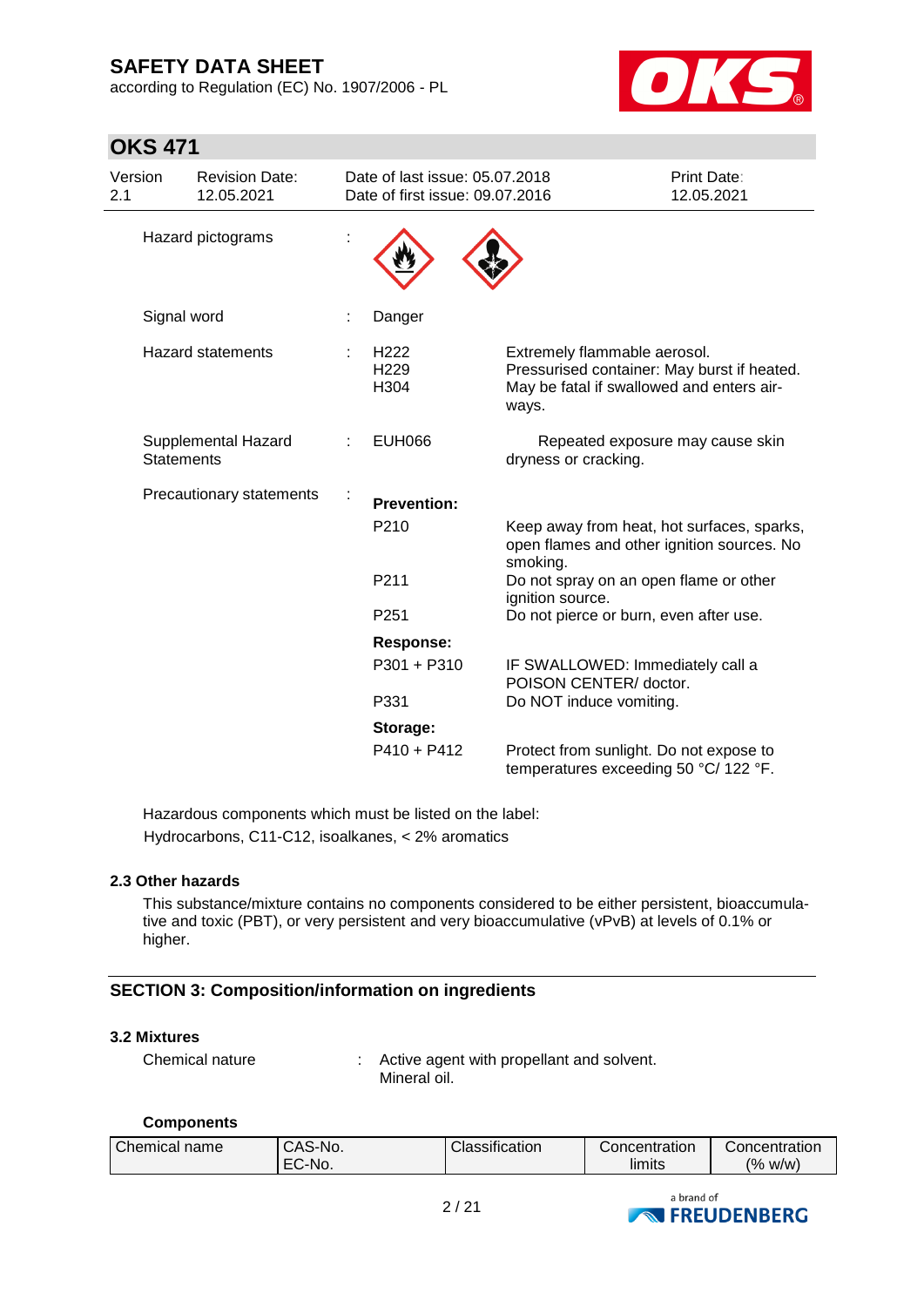according to Regulation (EC) No. 1907/2006 - PL



# **OKS 471**

| Version | <b>Revision Date:</b> | Date of last issue: 05.07.2018  | <b>Print Date:</b> |
|---------|-----------------------|---------------------------------|--------------------|
| 2.1     | 12.05.2021            | Date of first issue: 09.07.2016 | 12.05.2021         |

|                                                                | Index-No.<br>Registration number                                         |                                                                   | M-Factor<br><b>Notes</b>      |              |
|----------------------------------------------------------------|--------------------------------------------------------------------------|-------------------------------------------------------------------|-------------------------------|--------------|
| Hydrocarbons, C11-<br>$C12$ , isoalkanes, < $2\%$<br>aromatics | 918-167-1<br>01-2119472146-39-<br><b>XXXX</b>                            | Flam. Liq.3; H226<br>Asp. Tox.1; H304                             | Note P                        | $>= 30 - 50$ |
| isobutane                                                      | 75-28-5<br>200-857-2<br>601-004-00-0<br>01-2119485395-27-<br><b>XXXX</b> | Flam. Gas1A;<br>H <sub>220</sub><br>Press. GasCompr.<br>Gas; H280 | Note U (table<br>3.1), Note C | $>= 1 - 10$  |
| Substances with a workplace exposure limit :                   |                                                                          |                                                                   |                               |              |
| butane                                                         | 106-97-8<br>203-448-7<br>601-004-00-0                                    | Flam. Gas1A;<br>H220<br>Press. GasCompr.<br>Gas; H280             | Note U (table<br>3.1), Note C | $>= 20 - 30$ |
| propane                                                        | 74-98-6<br>200-827-9<br>601-003-00-5<br>01-2119486944-21-<br><b>XXXX</b> | Flam. Gas1A;<br>H <sub>220</sub><br>Press. GasCompr.<br>Gas; H280 | Note U (table<br>3.1)         | $>= 1 - 10$  |
| calcium carbonate                                              | 471-34-1<br>207-439-9<br>01-2119486795-18-<br>0000                       | Not classified                                                    |                               | $>= 1 - 10$  |

For explanation of abbreviations see section 16.

## **SECTION 4: First aid measures**

### **4.1 Description of first aid measures**

If inhaled : Remove person to fresh air. If signs/symptoms continue, get medical attention. Keep patient warm and at rest. If unconscious, place in recovery position and seek medical advice. Keep respiratory tract clear. If breathing is irregular or stopped, administer artificial respiration.

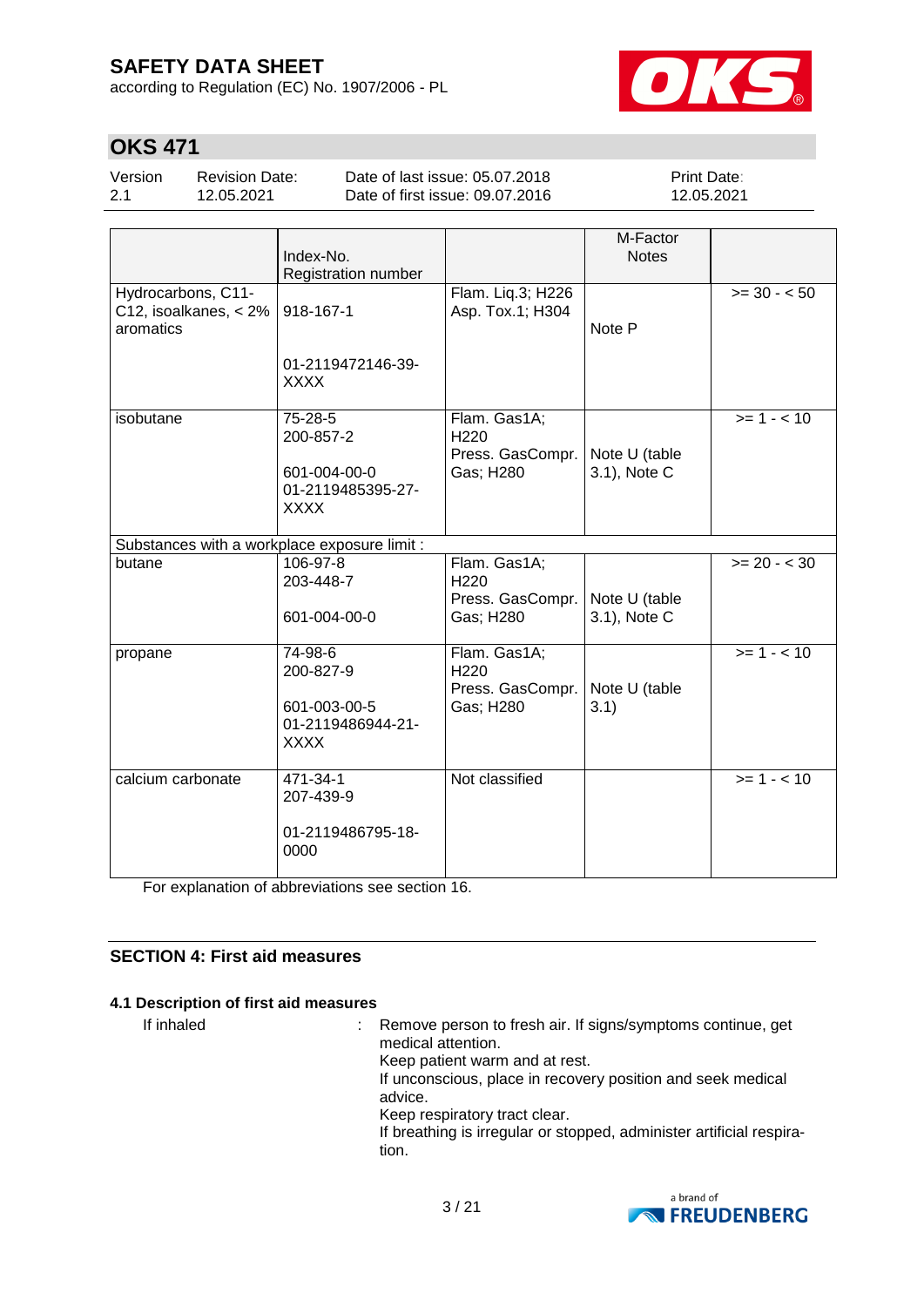according to Regulation (EC) No. 1907/2006 - PL



# **OKS 471**

| Version<br>2.1                                                  |              | <b>Revision Date:</b><br>12.05.2021 |   | Date of last issue: 05.07.2018<br>Date of first issue: 09.07.2016                                                                                                                                                                                                                   | Print Date:<br>12.05.2021 |  |
|-----------------------------------------------------------------|--------------|-------------------------------------|---|-------------------------------------------------------------------------------------------------------------------------------------------------------------------------------------------------------------------------------------------------------------------------------------|---------------------------|--|
|                                                                 |              | In case of skin contact             | ÷ | Take off all contaminated clothing immediately.<br>Get medical attention immediately if irritation develops and<br>persists.<br>Wash clothing before reuse.<br>Thoroughly clean shoes before reuse.<br>Wash skin thoroughly with soap and water or use recognized<br>skin cleanser. |                           |  |
|                                                                 |              | In case of eye contact              |   | Rinse immediately with plenty of water, also under the eyelids,<br>for at least 10 minutes.<br>Seek medical advice.                                                                                                                                                                 |                           |  |
|                                                                 | If swallowed |                                     |   | Move the victim to fresh air.<br>Keep respiratory tract clear.<br>Do NOT induce vomiting.<br>Obtain medical attention.<br>Rinse mouth with water.<br>Aspiration hazard if swallowed - can enter lungs and cause<br>damage.                                                          |                           |  |
| 4.2 Most important symptoms and effects, both acute and delayed |              |                                     |   |                                                                                                                                                                                                                                                                                     |                           |  |
|                                                                 | Symptoms     |                                     |   | Inhalation may provoke the following symptoms:<br><b>Unconsciousness</b><br><b>Dizziness</b><br><b>Drowsiness</b><br>Headache<br>Nausea<br>Tiredness<br>Skin contact may provoke the following symptoms:<br>Erythema                                                                |                           |  |
|                                                                 |              |                                     |   | Aspiration may cause pulmonary oedema and pneumonitis.                                                                                                                                                                                                                              |                           |  |
|                                                                 | <b>Risks</b> |                                     |   | Can be absorbed through skin.<br>Risk of product entering the lungs on vomiting after ingestion.<br>Health injuries may be delayed.                                                                                                                                                 |                           |  |
|                                                                 |              |                                     |   | 4.3 Indication of any immediate medical attention and special treatment needed                                                                                                                                                                                                      |                           |  |
|                                                                 | Treatment    |                                     |   | Treat symptomatically.                                                                                                                                                                                                                                                              |                           |  |

## **SECTION 5: Firefighting measures**

#### **5.1 Extinguishing media**

| Suitable extinguishing media : ABC powder |                       |
|-------------------------------------------|-----------------------|
| Unsuitable extinguishing<br>media         | High volume water jet |

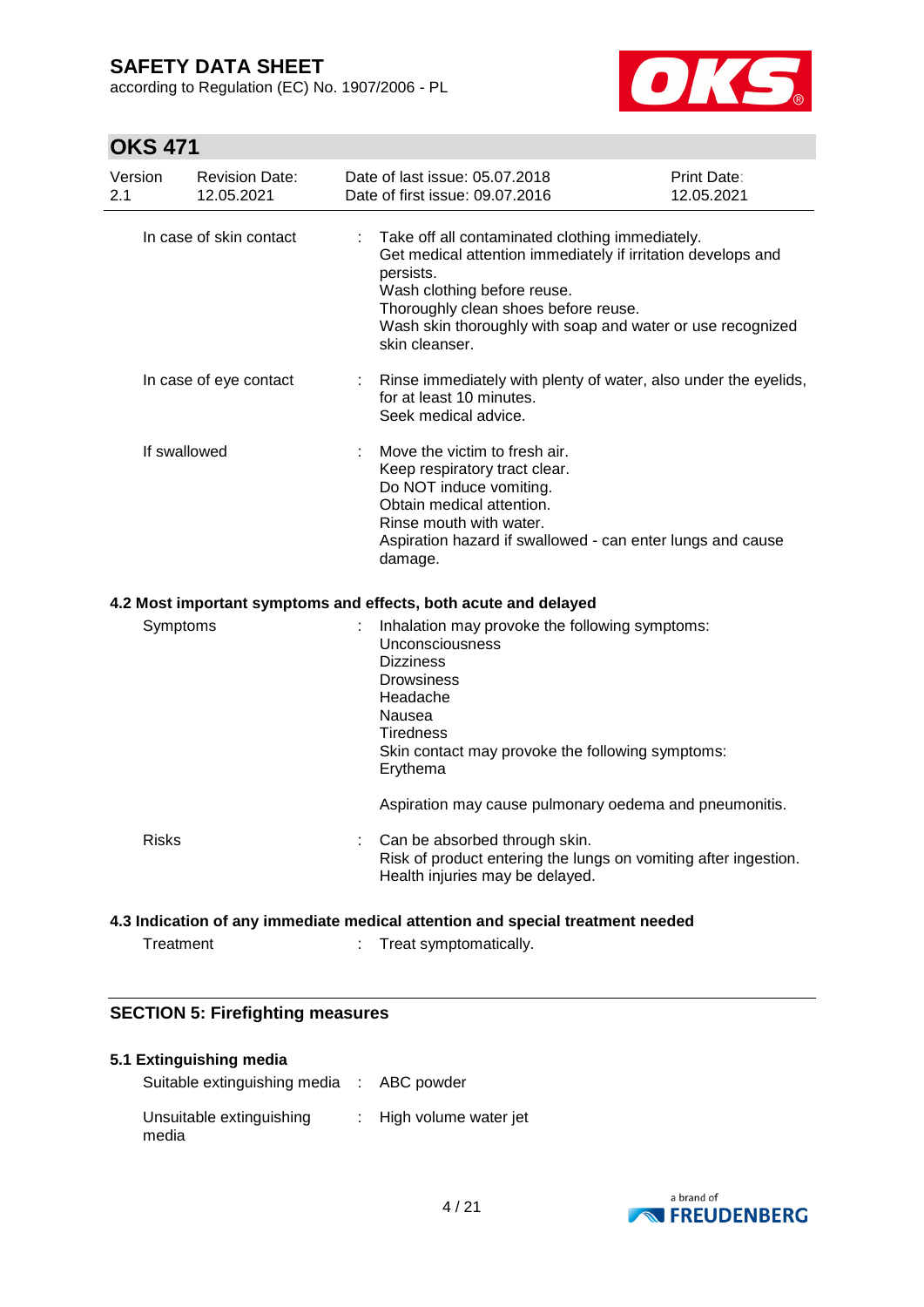according to Regulation (EC) No. 1907/2006 - PL



## **OKS 471**

| Version<br>2.1 | <b>Revision Date:</b><br>12.05.2021                       | Date of last issue: 05.07.2018<br>Date of first issue: 09.07.2016                                                                                                                                                      | Print Date:<br>12.05.2021 |
|----------------|-----------------------------------------------------------|------------------------------------------------------------------------------------------------------------------------------------------------------------------------------------------------------------------------|---------------------------|
|                | 5.2 Special hazards arising from the substance or mixture |                                                                                                                                                                                                                        |                           |
|                | Specific hazards during fire-<br>fighting                 | : Fire Hazard<br>Do not let product enter drains.<br>Contains gas under pressure; may explode if heated.<br>Beware of vapours accumulating to form explosive concentra-<br>tions. Vapours can accumulate in low areas. |                           |
|                | Hazardous combustion prod- :<br>ucts                      | Carbon oxides<br>Metal oxides                                                                                                                                                                                          |                           |
|                | 5.3 Advice for firefighters                               |                                                                                                                                                                                                                        |                           |
|                | Special protective equipment :<br>for firefighters        | In the event of fire, wear self-contained breathing apparatus.<br>Use personal protective equipment. Exposure to decomposi-<br>tion products may be a hazard to health.                                                |                           |
|                | Further information                                       | Standard procedure for chemical fires.<br>Collect contaminated fire extinguishing water separately. This<br>must not be discharged into drains.<br>Cool containers/tanks with water spray.                             |                           |

## **SECTION 6: Accidental release measures**

#### **6.1 Personal precautions, protective equipment and emergency procedures**

| Personal precautions | Evacuate personnel to safe areas.                          |
|----------------------|------------------------------------------------------------|
|                      | Ensure adequate ventilation.                               |
|                      | Remove all sources of ignition.                            |
|                      | Do not breathe vapours or spray mist.                      |
|                      | Refer to protective measures listed in sections 7 and 8.   |
|                      | Only qualified personnel equipped with suitable protective |
|                      | equipment may intervene.                                   |

### **6.2 Environmental precautions**

Environmental precautions : Try to prevent the material from entering drains or water courses. Prevent further leakage or spillage if safe to do so. Local authorities should be advised if significant spillages cannot be contained.

### **6.3 Methods and material for containment and cleaning up**

| Methods for cleaning up | : Contain spillage, and then collect with non-combustible ab-<br>sorbent material, (e.g. sand, earth, diatomaceous earth, ver-<br>miculite) and place in container for disposal according to local<br>/ national regulations (see section 13).<br>Keep in suitable, closed containers for disposal.<br>Non-sparking tools should be used. |
|-------------------------|-------------------------------------------------------------------------------------------------------------------------------------------------------------------------------------------------------------------------------------------------------------------------------------------------------------------------------------------|
|-------------------------|-------------------------------------------------------------------------------------------------------------------------------------------------------------------------------------------------------------------------------------------------------------------------------------------------------------------------------------------|

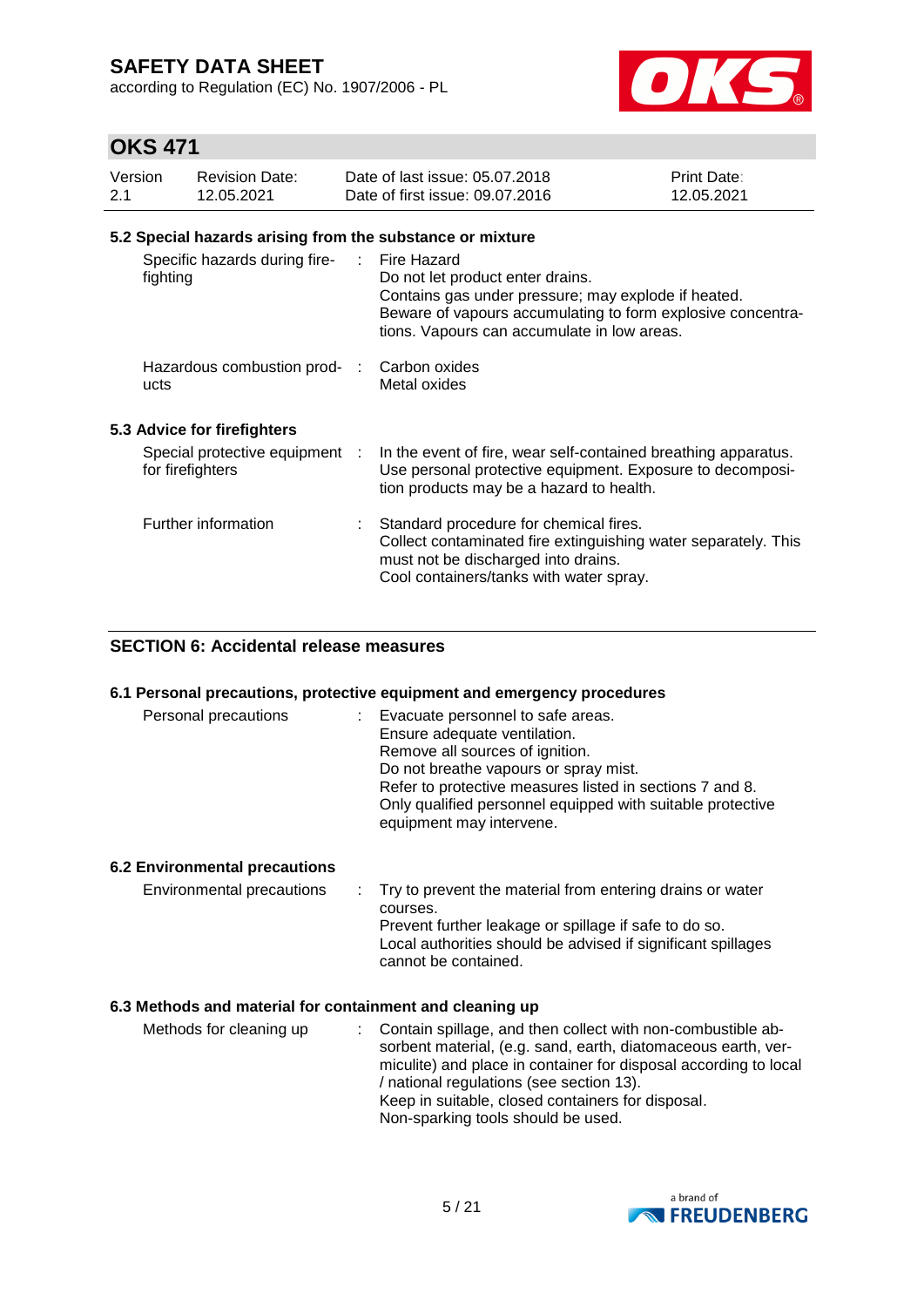according to Regulation (EC) No. 1907/2006 - PL



# **OKS 471**

| Version | Revision Date: | Date of last issue: 05.07.2018  | <b>Print Date:</b> |
|---------|----------------|---------------------------------|--------------------|
| 2.1     | 12.05.2021     | Date of first issue: 09.07.2016 | 12.05.2021         |

### **6.4 Reference to other sections**

For personal protection see section 8.

## **SECTION 7: Handling and storage**

| 7.1 Precautions for safe handling                                |                                                                                                                                                                                                                                                                                                                                                                                                                                                                                                                                                                                                                                                                                                                                                                                                                                                                              |
|------------------------------------------------------------------|------------------------------------------------------------------------------------------------------------------------------------------------------------------------------------------------------------------------------------------------------------------------------------------------------------------------------------------------------------------------------------------------------------------------------------------------------------------------------------------------------------------------------------------------------------------------------------------------------------------------------------------------------------------------------------------------------------------------------------------------------------------------------------------------------------------------------------------------------------------------------|
| Advice on safe handling                                          | Do not use in areas without adequate ventilation.<br>Do not breathe vapours or spray mist.<br>In case of insufficient ventilation, wear suitable respiratory<br>equipment.<br>Avoid contact with skin and eyes.<br>For personal protection see section 8.<br>Keep away from fire, sparks and heated surfaces.<br>Smoking, eating and drinking should be prohibited in the ap-<br>plication area.<br>Wash hands and face before breaks and immediately after<br>handling the product.<br>Do not get in eyes or mouth or on skin.<br>Do not get on skin or clothing.<br>Do not ingest.<br>Do not use sparking tools.<br>These safety instructions also apply to empty packaging which<br>may still contain product residues.<br>Pressurized container: protect from sunlight and do not ex-<br>pose to temperatures exceeding 50 °C. Do not pierce or burn,<br>even after use. |
| Hygiene measures                                                 | Wash face, hands and any exposed skin thoroughly after<br>handling.                                                                                                                                                                                                                                                                                                                                                                                                                                                                                                                                                                                                                                                                                                                                                                                                          |
| 7.2 Conditions for safe storage, including any incompatibilities |                                                                                                                                                                                                                                                                                                                                                                                                                                                                                                                                                                                                                                                                                                                                                                                                                                                                              |
| Requirements for storage<br>areas and containers                 | BEWARE: Aerosol is pressurized. Keep away from direct sun<br>exposure and temperatures over 50 °C. Do not open by force<br>or throw into fire even after use. Do not spray on flames or<br>red-hot objects. Store in accordance with the particular na-<br>tional regulations.                                                                                                                                                                                                                                                                                                                                                                                                                                                                                                                                                                                               |
| 7.3 Specific end use(s)                                          |                                                                                                                                                                                                                                                                                                                                                                                                                                                                                                                                                                                                                                                                                                                                                                                                                                                                              |
| Specific use(s)                                                  | Specific instructions for handling, not required.                                                                                                                                                                                                                                                                                                                                                                                                                                                                                                                                                                                                                                                                                                                                                                                                                            |

## **SECTION 8: Exposure controls/personal protection**

## **8.1 Control parameters**

### **Occupational Exposure Limits**

| CAS-No.<br>Value type (Form   Control parameters<br>Components<br>Basis<br>of exposure) |
|-----------------------------------------------------------------------------------------|
|-----------------------------------------------------------------------------------------|

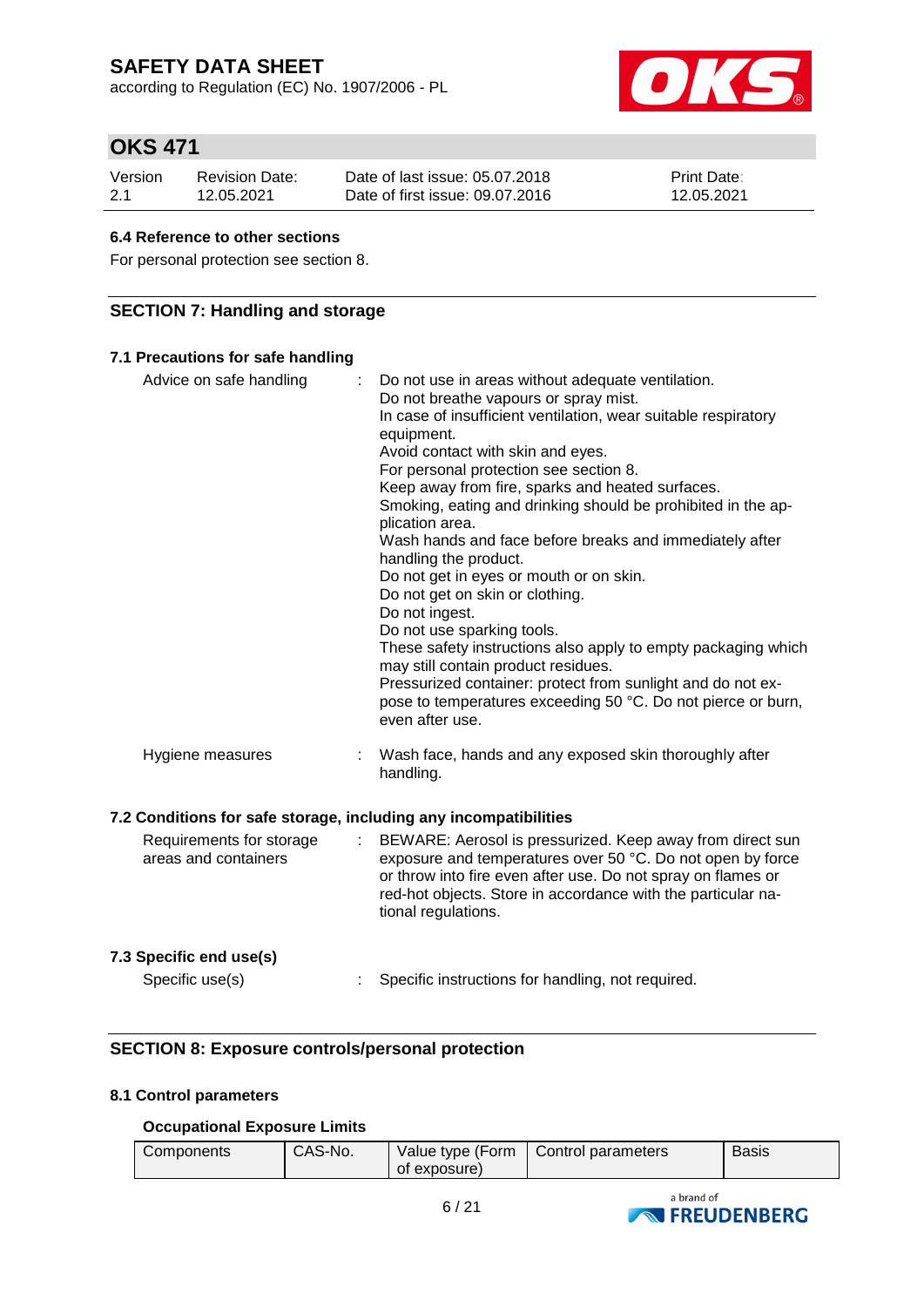according to Regulation (EC) No. 1907/2006 - PL



 $\overline{1}$ 

# **OKS 471**

| Version<br><b>Revision Date:</b><br>2.1<br>12.05.2021 |               |         | Date of last issue: 05.07.2018<br>Date of first issue: 09.07.2016 |           | <b>Print Date:</b><br>12.05.2021 |  |
|-------------------------------------------------------|---------------|---------|-------------------------------------------------------------------|-----------|----------------------------------|--|
|                                                       | Hydrocarbons, | Not As- | <b>NDS</b>                                                        | 500 mg/m3 | PL OEL                           |  |

| <b>TIYULOUGIDULIS,</b><br>C11-C12, isoal-<br>kanes, $<$ 2% aro-<br>matics | ־כה ושוו<br>signed | טשו                         | <b>OUU HIYHIIU</b> | 1 L VLL<br>$(2018-07-07)$    |
|---------------------------------------------------------------------------|--------------------|-----------------------------|--------------------|------------------------------|
|                                                                           |                    | <b>NDSch</b>                | 1.500 mg/m3        | PL OEL<br>$(2018 - 07 - 07)$ |
| butane                                                                    | 106-97-8           | <b>NDS</b>                  | 1.900 mg/m3        | PL OEL<br>$(2018-07-07)$     |
|                                                                           |                    | <b>NDSch</b>                | $3.000$ mg/m $3$   | PL OEL<br>(2018-07-07)       |
| propane                                                                   | 74-98-6            | <b>NDS</b>                  | 1.800 mg/m3        | PL OEL<br>(2018-07-07)       |
| calcium carbonate                                                         | 471-34-1           | NDS (inhalable<br>fraction) | $10$ mg/m $3$      | PL OEL<br>$(2018-07-07)$     |

## **Derived No Effect Level (DNEL) according to Regulation (EC) No. 1907/2006:**

| Substance name        | End Use | Exposure routes | Potential health ef- | Value        |
|-----------------------|---------|-----------------|----------------------|--------------|
|                       |         |                 | fects                |              |
| Distillates (petrole- | Workers | Inhalation      | Long-term local ef-  | 5,6 mg/m $3$ |
| um), hydrotreated     |         |                 | fects                |              |
| heavy paraffinic;     |         |                 |                      |              |
| Baseoil — unspecified |         |                 |                      |              |

#### **Predicted No Effect Concentration (PNEC) according to Regulation (EC) No. 1907/2006:**

| Substance name               | <b>Environmental Compartment</b> | Value      |
|------------------------------|----------------------------------|------------|
| Distillates (petroleum), hy- | Oral                             | 9,33 mg/kg |
| drotreated heavy paraffinic; |                                  |            |
| Baseoil — unspecified        |                                  |            |

### **8.2 Exposure controls**

### **Engineering measures**

Use only in an area equipped with explosion proof exhaust ventilation. Handle only in a place equipped with local exhaust (or other appropriate exhaust).

| Personal protective equipment                                         |  |                                                                                                                                                                                                                                                                                                                                             |  |  |  |  |
|-----------------------------------------------------------------------|--|---------------------------------------------------------------------------------------------------------------------------------------------------------------------------------------------------------------------------------------------------------------------------------------------------------------------------------------------|--|--|--|--|
| Eye protection                                                        |  | Safety glasses with side-shields                                                                                                                                                                                                                                                                                                            |  |  |  |  |
| Hand protection<br>Material<br>Break through time<br>Protective index |  | : Nitrile rubber<br>$:$ > 10 min<br>$\therefore$ Class 1                                                                                                                                                                                                                                                                                    |  |  |  |  |
| <b>Remarks</b>                                                        |  | Wear protective gloves. The break through time depends<br>amongst other things on the material, the thickness and the<br>type of glove and therefore has to be measured for each<br>case.<br>The selected protective gloves have to satisfy the specifica-<br>tions of Regulation (EU) 2016/425 and the standard EN 374<br>derived from it. |  |  |  |  |
| Respiratory protection                                                |  | Respirator with combination filter for vapour/particulate (EN                                                                                                                                                                                                                                                                               |  |  |  |  |

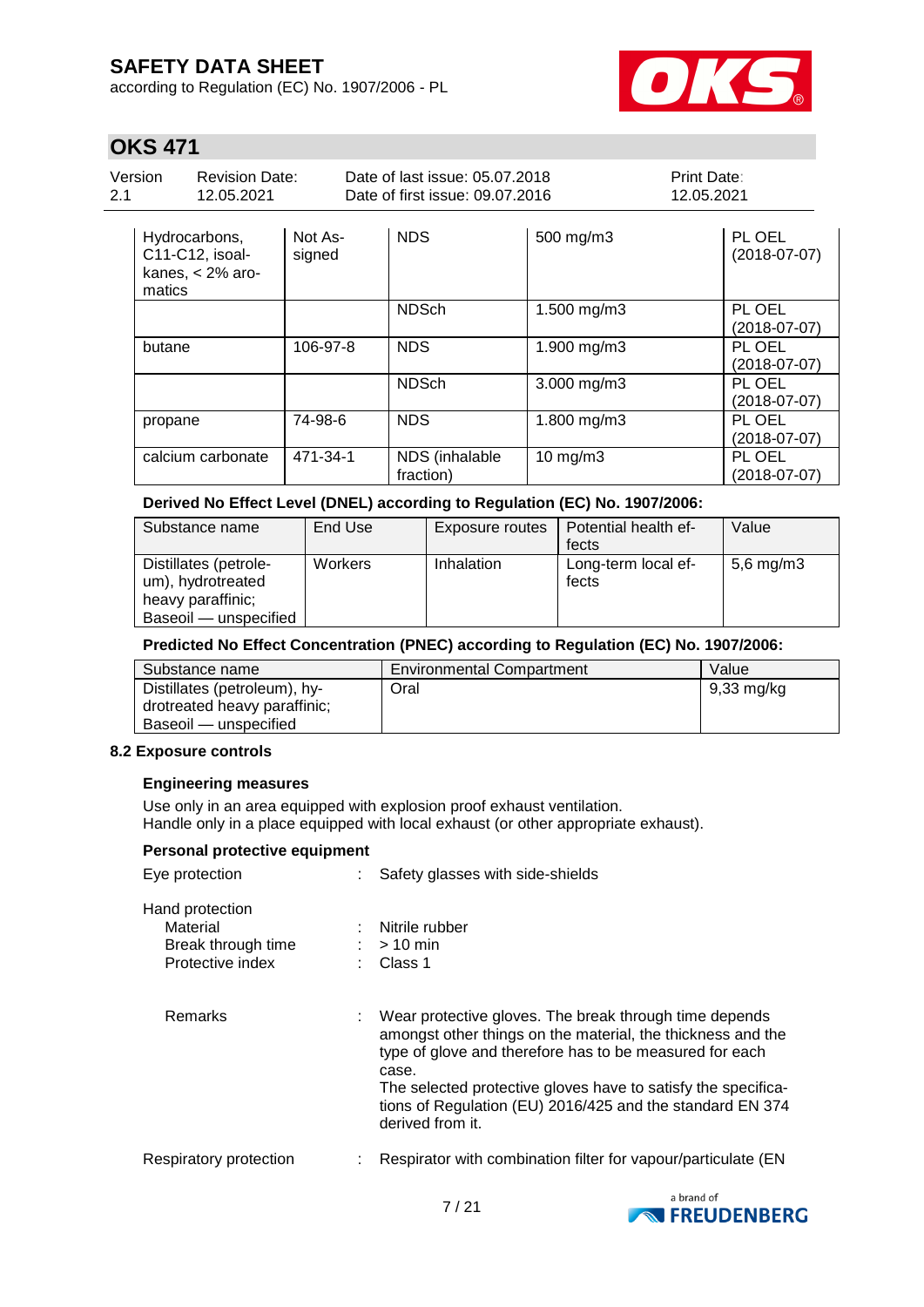according to Regulation (EC) No. 1907/2006 - PL



# **OKS 471**

| Version<br>2.1      | <b>Revision Date:</b><br>12.05.2021 | Date of last issue: 05.07.2018<br>Date of first issue: 09.07.2016                                                                                                                     | <b>Print Date:</b><br>12.05.2021                                                                                                                                                                                                                           |  |  |
|---------------------|-------------------------------------|---------------------------------------------------------------------------------------------------------------------------------------------------------------------------------------|------------------------------------------------------------------------------------------------------------------------------------------------------------------------------------------------------------------------------------------------------------|--|--|
| Filter type         |                                     | 141)<br>Short term only<br>ABEK-P3-filter                                                                                                                                             |                                                                                                                                                                                                                                                            |  |  |
| Protective measures |                                     | Use respiratory protection unless adequate local exhaust<br>ventilation is provided or exposure assessment demonstrates<br>that exposures are within recommended exposure guidelines. |                                                                                                                                                                                                                                                            |  |  |
|                     |                                     | at the specific workplace.<br>cific work-place.                                                                                                                                       | The type of protective equipment must be selected according<br>to the concentration and amount of the dangerous substance<br>Choose body protection in relation to its type, to the concen-<br>tration and amount of dangerous substances, and to the spe- |  |  |

## **SECTION 9: Physical and chemical properties**

### **9.1 Information on basic physical and chemical properties**

| Appearance                                                        |                           | aerosol                                     |
|-------------------------------------------------------------------|---------------------------|---------------------------------------------|
| Colour                                                            |                           | white                                       |
| Odour                                                             |                           | hydrocarbon-like                            |
| <b>Odour Threshold</b>                                            | ÷                         | No data available                           |
|                                                                   |                           |                                             |
| рH                                                                |                           | substance/mixture is non-soluble (in water) |
| Melting point/range                                               |                           | No data available                           |
| Boiling point/boiling range                                       | ÷.                        | -44 °C<br>(1.013 hPa)                       |
| Flash point                                                       | ÷                         | $-97,00$ °C<br>Method: Abel-Pensky          |
| Evaporation rate                                                  | ÷.                        | No data available                           |
| Flammability (solid, gas)                                         | $\mathbb{Z}^{\mathbb{Z}}$ | Extremely flammable aerosol.                |
| Upper explosion limit / Upper : 8,5 %(V)<br>flammability limit    |                           |                                             |
| Lower explosion limit / Lower : $1,5\%$ (V)<br>flammability limit |                           |                                             |
| Vapour pressure                                                   | ÷.                        | 3.500 hPa (20 °C)                           |

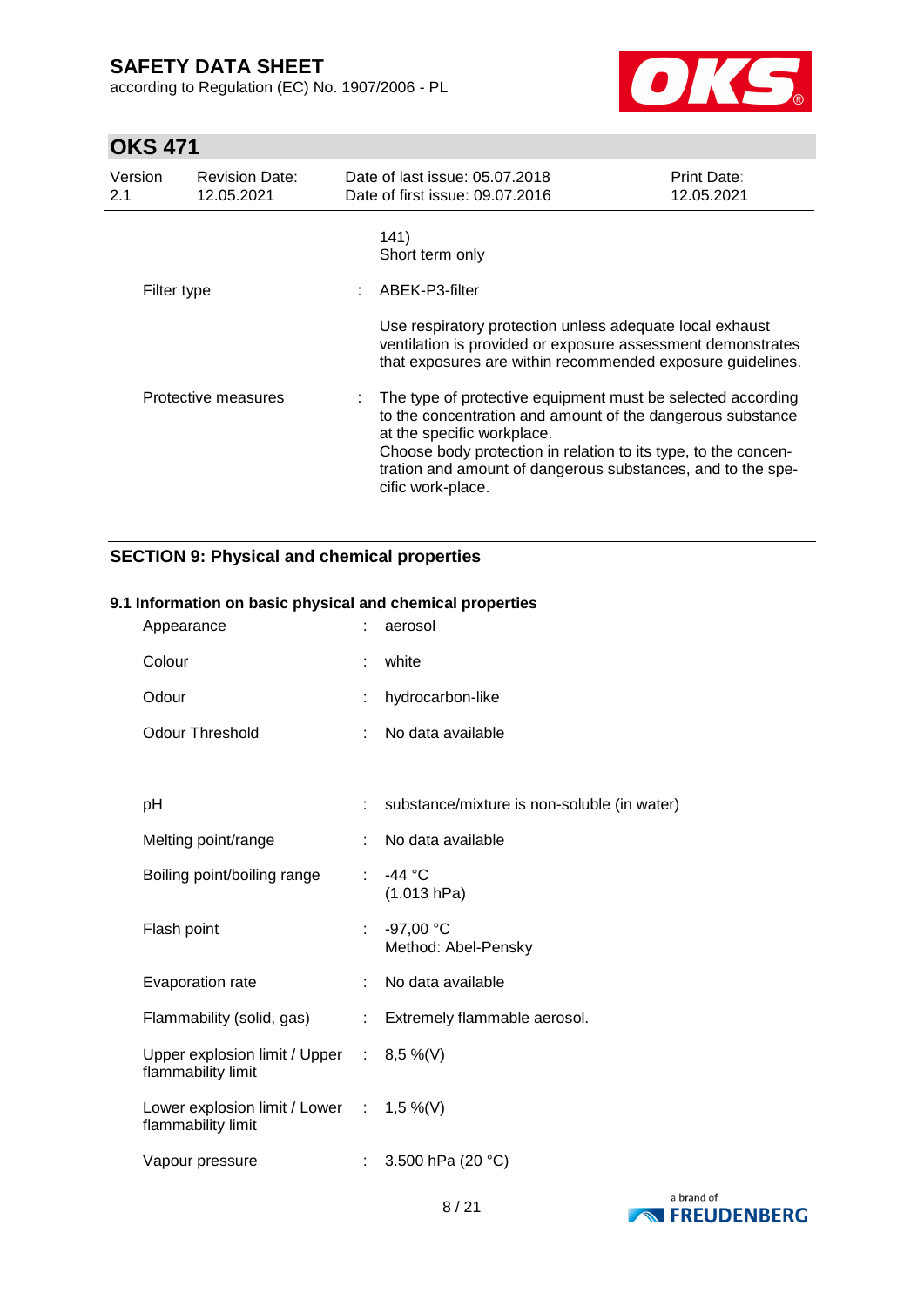according to Regulation (EC) No. 1907/2006 - PL



# **OKS 471**

| 2.1                   | Version             | <b>Revision Date:</b><br>12.05.2021 |                      | Date of last issue: 05.07.2018<br>Date of first issue: 09.07.2016     | <b>Print Date:</b><br>12.05.2021 |
|-----------------------|---------------------|-------------------------------------|----------------------|-----------------------------------------------------------------------|----------------------------------|
|                       |                     |                                     |                      |                                                                       |                                  |
|                       |                     | Relative vapour density             | ÷.                   | No data available                                                     |                                  |
|                       |                     | Relative density                    |                      | 0,718(20 °C)<br>Reference substance: Water<br>The value is calculated |                                  |
|                       | Density             |                                     | ÷                    | $0,72$ g/cm3<br>(20 °C)                                               |                                  |
|                       | <b>Bulk density</b> |                                     |                      | No data available                                                     |                                  |
|                       |                     | Solubility(ies)<br>Water solubility | ÷                    | insoluble                                                             |                                  |
|                       |                     | Solubility in other solvents        | $\ddot{\phantom{a}}$ | No data available                                                     |                                  |
|                       | octanol/water       | Partition coefficient: n-           |                      | No data available                                                     |                                  |
|                       |                     | Auto-ignition temperature           | ÷                    | No data available                                                     |                                  |
|                       |                     | Decomposition temperature           | ÷                    | No data available                                                     |                                  |
|                       | Viscosity           |                                     |                      |                                                                       |                                  |
|                       |                     | Viscosity, dynamic                  | ÷                    | No data available                                                     |                                  |
|                       |                     | Viscosity, kinematic                | ÷                    | $<$ 20,5 mm2/s (40 °C)                                                |                                  |
|                       |                     | <b>Explosive properties</b>         | ÷                    | Not explosive                                                         |                                  |
|                       |                     | Oxidizing properties                | ÷                    | No data available                                                     |                                  |
| 9.2 Other information |                     |                                     |                      |                                                                       |                                  |
|                       |                     | Sublimation point                   | ÷                    | No data available                                                     |                                  |
|                       |                     | Metal corrosion rate                |                      | Not corrosive to metals                                               |                                  |
|                       | Self-ignition       |                                     |                      | not auto-flammable                                                    |                                  |

## **SECTION 10: Stability and reactivity**

### **10.1 Reactivity**

No hazards to be specially mentioned.

### **10.2 Chemical stability**

Stable under normal conditions.

### **10.3 Possibility of hazardous reactions**

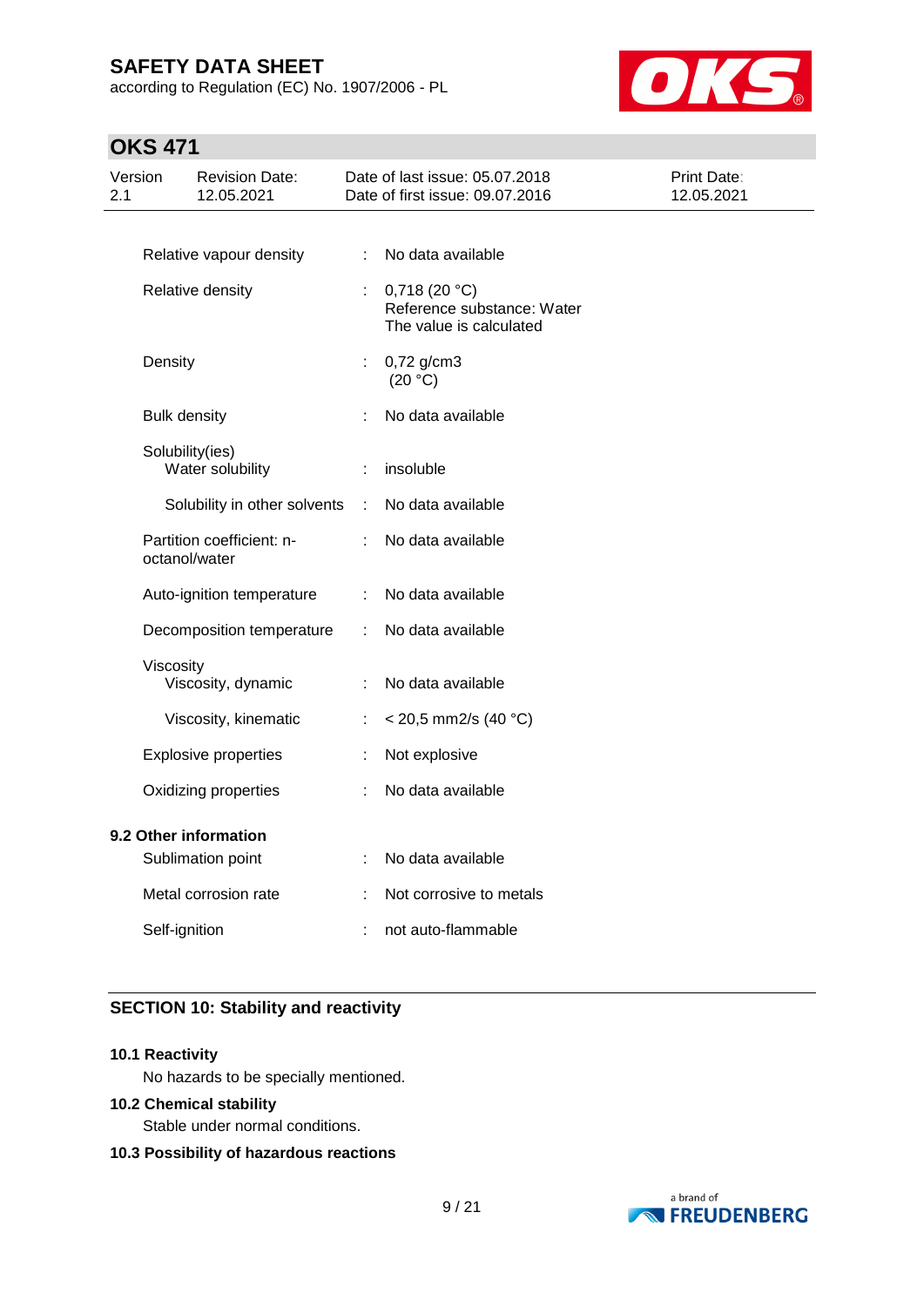according to Regulation (EC) No. 1907/2006 - PL



# **OKS 471**

| Version<br>2.1                                  | <b>Revision Date:</b><br>12.05.2021               | Date of last issue: 05.07.2018<br>Date of first issue: 09.07.2016 | <b>Print Date:</b><br>12.05.2021 |
|-------------------------------------------------|---------------------------------------------------|-------------------------------------------------------------------|----------------------------------|
|                                                 | Hazardous reactions                               | No dangerous reaction known under conditions of normal use.       |                                  |
| 10.4 Conditions to avoid<br>Conditions to avoid |                                                   | Heat, flames and sparks.                                          |                                  |
|                                                 | 10.5 Incompatible materials<br>Materials to avoid | Oxidizing agents                                                  |                                  |

## **10.6 Hazardous decomposition products**

No decomposition if stored and applied as directed.

## **SECTION 11: Toxicological information**

## **11.1 Information on toxicological effects**

| <b>Acute toxicity</b>                              |                                                                                                                                           |
|----------------------------------------------------|-------------------------------------------------------------------------------------------------------------------------------------------|
| <b>Product:</b>                                    |                                                                                                                                           |
| Acute oral toxicity                                | : Remarks: This information is not available.                                                                                             |
| Acute inhalation toxicity                          | Symptoms: Inhalation may provoke the following symptoms:,<br>Respiratory disorder                                                         |
| Acute dermal toxicity                              | Remarks: Prolonged or repeated skin contact with liquid may<br>cause defatting resulting in drying, redness and possible blis-<br>tering. |
|                                                    | Symptoms: Skin disorders                                                                                                                  |
| Components:                                        |                                                                                                                                           |
| Hydrocarbons, C11-C12, isoalkanes, < 2% aromatics: |                                                                                                                                           |
| Acute oral toxicity                                | : LD50 Oral (Rat): $>$ 5.000 mg/kg<br>Method: OECD Test Guideline 401                                                                     |
| Acute dermal toxicity                              | : LD50 (Rabbit): $> 5.000$ mg/kg<br>Method: OECD Test Guideline 402                                                                       |
| isobutane:                                         |                                                                                                                                           |
| Acute inhalation toxicity                          | : LC50 (Rat): 658 mg/l<br>Exposure time: 4 h<br>Test atmosphere: gas                                                                      |
| butane:                                            |                                                                                                                                           |
| Acute inhalation toxicity                          | LC50 (Rat): 658 mg/l<br>Exposure time: 4 h<br>Test atmosphere: gas                                                                        |

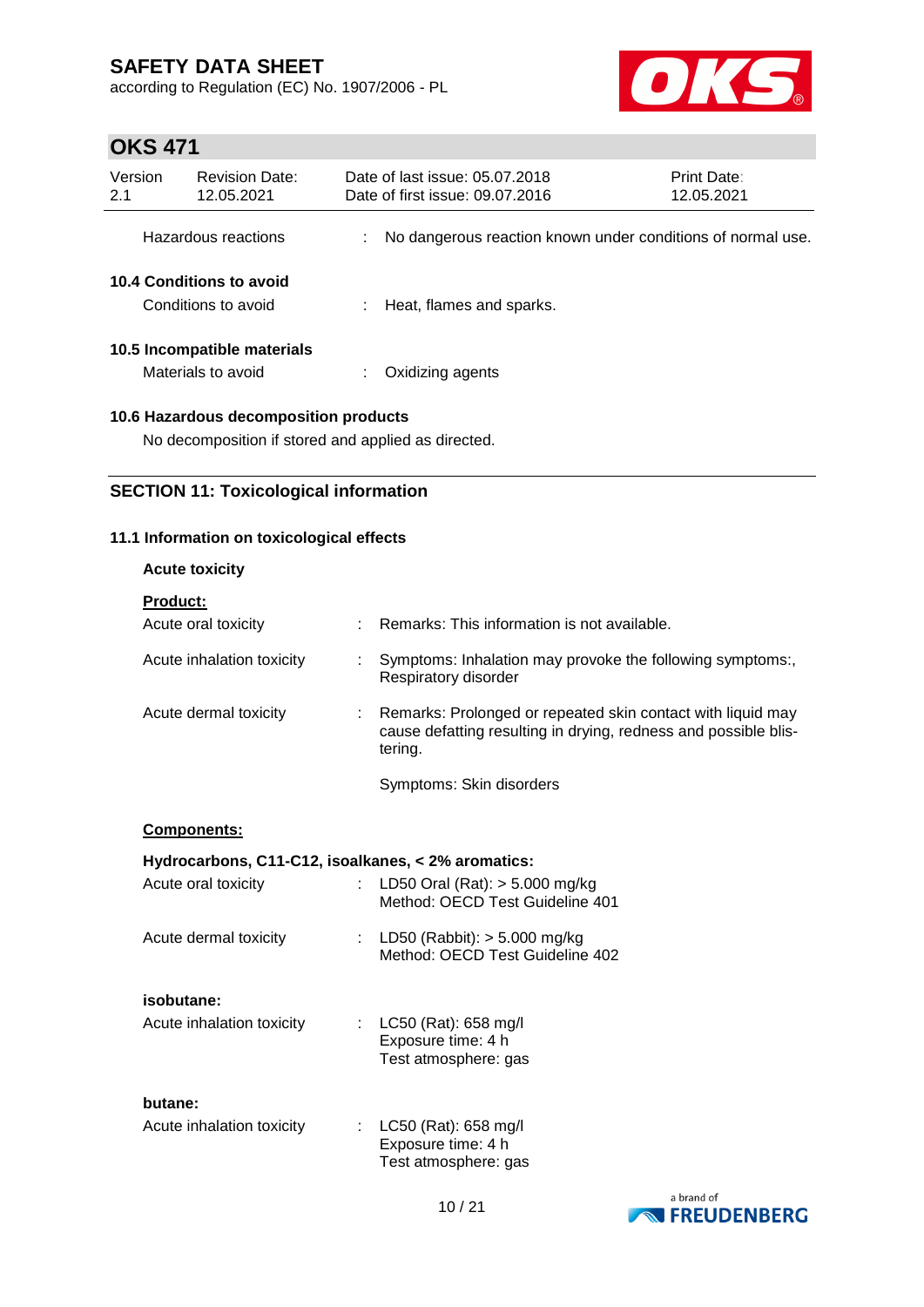according to Regulation (EC) No. 1907/2006 - PL



# **OKS 471**

| Version<br>2.1 | <b>Revision Date:</b><br>12.05.2021                                    |    | Date of last issue: 05.07.2018<br>Date of first issue: 09.07.2016                                                                                                                                       | Print Date:<br>12.05.2021 |
|----------------|------------------------------------------------------------------------|----|---------------------------------------------------------------------------------------------------------------------------------------------------------------------------------------------------------|---------------------------|
|                |                                                                        |    |                                                                                                                                                                                                         |                           |
|                | calcium carbonate:<br>Acute oral toxicity                              |    | LD50 (Rat): > 2.000 mg/kg<br>Method: OECD Test Guideline 420<br>GLP: yes<br>Assessment: The substance or mixture has no acute oral tox-<br>icity                                                        |                           |
|                | Acute inhalation toxicity                                              | t. | LC50 (Rat): $>$ 3 mg/l<br>Exposure time: 4 h<br>Test atmosphere: dust/mist<br>Method: OECD Test Guideline 403<br>GLP: yes<br>Assessment: The substance or mixture has no acute inhala-<br>tion toxicity |                           |
|                | Acute dermal toxicity                                                  |    | : LD50 (Rat): $> 2.000$ mg/kg<br>Assessment: The substance or mixture has no acute dermal<br>toxicity                                                                                                   |                           |
|                | <b>Skin corrosion/irritation</b>                                       |    |                                                                                                                                                                                                         |                           |
|                | <b>Product:</b><br>Remarks                                             |    | This information is not available.                                                                                                                                                                      |                           |
|                | Components:                                                            |    |                                                                                                                                                                                                         |                           |
|                | Hydrocarbons, C11-C12, isoalkanes, < 2% aromatics:                     |    |                                                                                                                                                                                                         |                           |
|                | Result                                                                 |    | Repeated exposure may cause skin dryness or cracking.                                                                                                                                                   |                           |
|                | calcium carbonate:<br><b>Species</b><br>Assessment                     |    | Rabbit<br>No skin irritation                                                                                                                                                                            |                           |
|                | Method<br>Result<br><b>GLP</b>                                         |    | <b>OECD Test Guideline 404</b><br>No skin irritation<br>yes                                                                                                                                             |                           |
|                | Serious eye damage/eye irritation                                      |    |                                                                                                                                                                                                         |                           |
|                | Product:                                                               |    |                                                                                                                                                                                                         |                           |
|                | Remarks                                                                |    | Contact with eyes may cause irritation.                                                                                                                                                                 |                           |
|                | Components:                                                            |    |                                                                                                                                                                                                         |                           |
|                | calcium carbonate:<br><b>Species</b><br>Assessment<br>Method<br>Result |    | Rabbit<br>No eye irritation<br><b>OECD Test Guideline 405</b><br>No eye irritation                                                                                                                      |                           |
|                |                                                                        |    |                                                                                                                                                                                                         |                           |

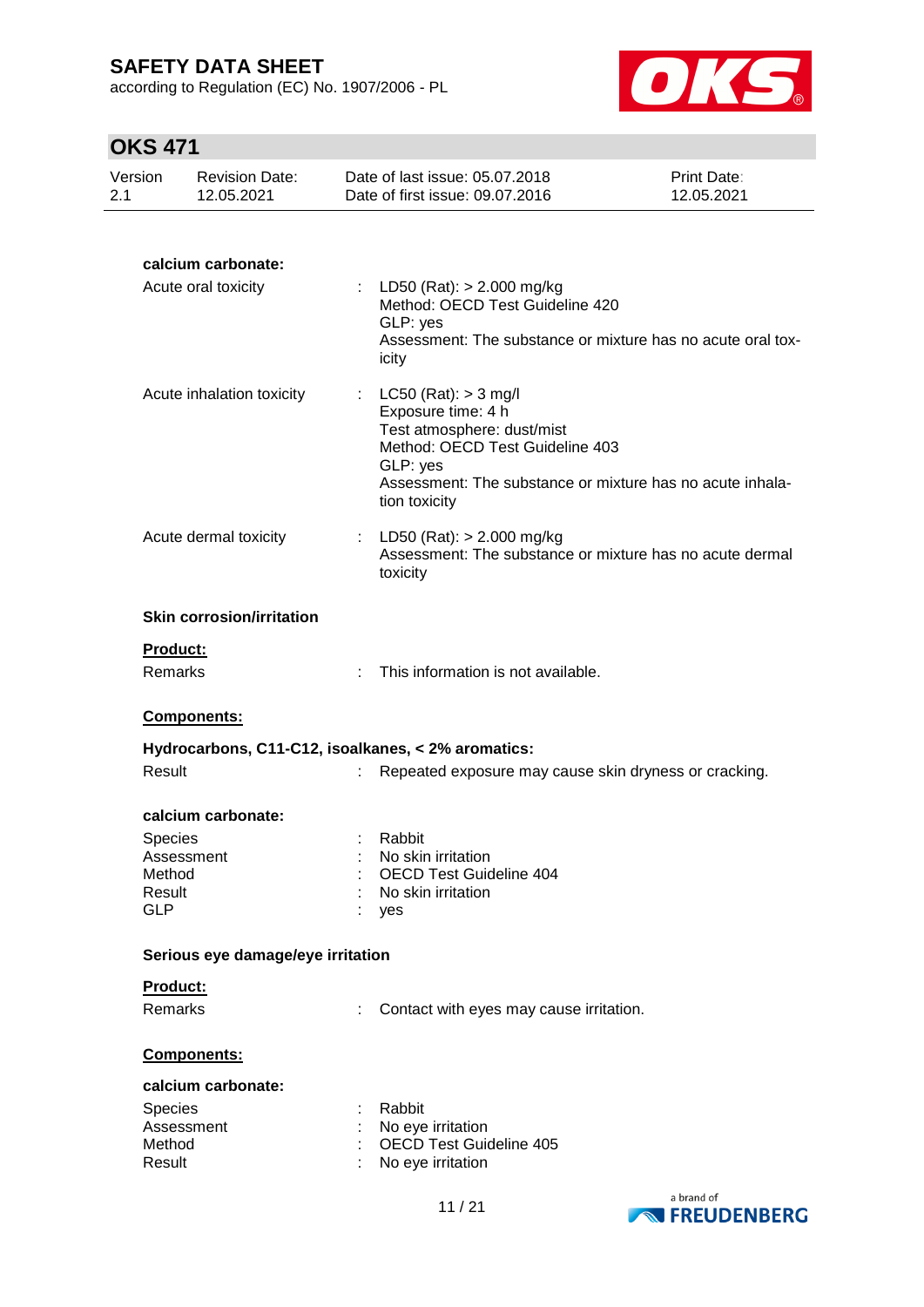according to Regulation (EC) No. 1907/2006 - PL



# **OKS 471**

| Version<br>2.1   | <b>Revision Date:</b><br>12.05.2021           |    | Date of last issue: 05.07.2018<br>Date of first issue: 09.07.2016                          | <b>Print Date:</b><br>12.05.2021 |
|------------------|-----------------------------------------------|----|--------------------------------------------------------------------------------------------|----------------------------------|
| <b>GLP</b>       |                                               | t  | yes                                                                                        |                                  |
|                  | <b>Respiratory or skin sensitisation</b>      |    |                                                                                            |                                  |
| Product:         |                                               |    |                                                                                            |                                  |
| Remarks          |                                               | ÷. | This information is not available.                                                         |                                  |
|                  | Components:                                   |    |                                                                                            |                                  |
|                  | calcium carbonate:                            |    |                                                                                            |                                  |
| Species          |                                               |    | Mouse                                                                                      |                                  |
|                  | Assessment                                    |    | Does not cause skin sensitisation.                                                         |                                  |
| Method<br>Result |                                               |    | Tested according to Annex V of Directive 67/548/EEC.<br>Does not cause skin sensitisation. |                                  |
|                  | <b>Germ cell mutagenicity</b>                 |    |                                                                                            |                                  |
| <b>Product:</b>  |                                               |    |                                                                                            |                                  |
|                  | Genotoxicity in vitro                         |    | : Remarks: No data available                                                               |                                  |
|                  | Genotoxicity in vivo                          | t. | Remarks: No data available                                                                 |                                  |
|                  | Carcinogenicity                               |    |                                                                                            |                                  |
| <b>Product:</b>  |                                               |    |                                                                                            |                                  |
| Remarks          |                                               |    | No data available                                                                          |                                  |
|                  | <b>Reproductive toxicity</b>                  |    |                                                                                            |                                  |
| <b>Product:</b>  |                                               |    |                                                                                            |                                  |
|                  | Effects on fertility                          |    | Remarks: No data available                                                                 |                                  |
| ment             | Effects on foetal develop-                    |    | Remarks: No data available                                                                 |                                  |
|                  | <b>Repeated dose toxicity</b>                 |    |                                                                                            |                                  |
| <b>Product:</b>  |                                               |    |                                                                                            |                                  |
| Remarks          |                                               |    | This information is not available.                                                         |                                  |
|                  | <b>Aspiration toxicity</b>                    |    |                                                                                            |                                  |
| Product:         |                                               |    |                                                                                            |                                  |
|                  | May be fatal if swallowed and enters airways. |    |                                                                                            |                                  |
|                  | May be fatal if swallowed and enters airways. |    |                                                                                            |                                  |

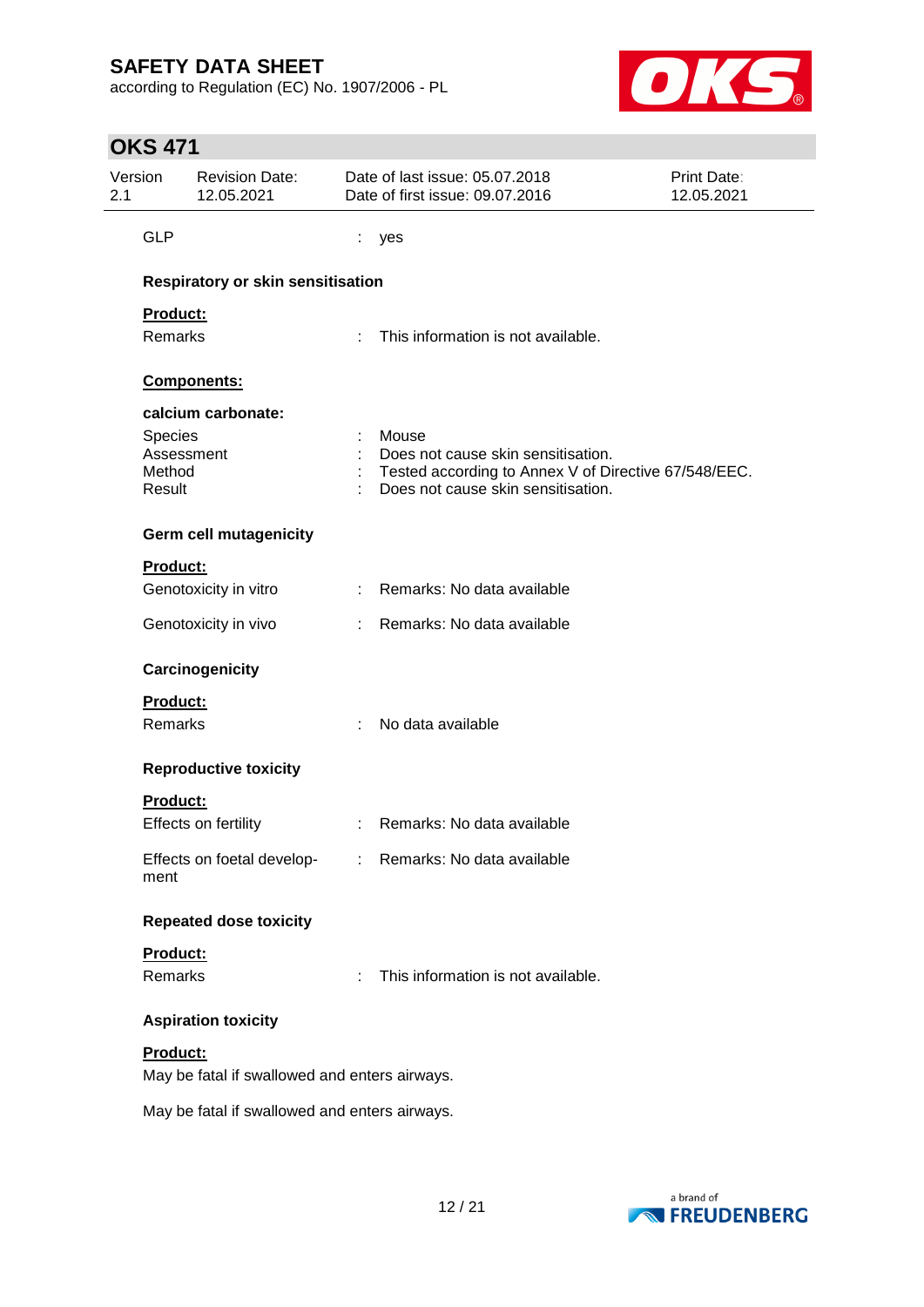according to Regulation (EC) No. 1907/2006 - PL



## **OKS 471**

| Version | <b>Revision Date:</b> | Date of last issue: 05.07.2018  | <b>Print Date:</b> |
|---------|-----------------------|---------------------------------|--------------------|
| 2.1     | 12.05.2021            | Date of first issue: 09.07.2016 | 12.05.2021         |

### **Components:**

## **Hydrocarbons, C11-C12, isoalkanes, < 2% aromatics:**

May be fatal if swallowed and enters airways.

### **Further information**

#### **Product:**

Remarks : Information given is based on data on the components and the toxicology of similar products.

### **Components:**

| calcium carbonate: |                                                                                                   |
|--------------------|---------------------------------------------------------------------------------------------------|
| Remarks            | : Information given is based on data on the components and<br>the toxicology of similar products. |

## **SECTION 12: Ecological information**

### **12.1 Toxicity**

| <b>Product:</b>                                                                     |                                                                                                                                                   |
|-------------------------------------------------------------------------------------|---------------------------------------------------------------------------------------------------------------------------------------------------|
| Toxicity to fish                                                                    | : Remarks: No data available                                                                                                                      |
| Toxicity to daphnia and other : Remarks: No data available<br>aquatic invertebrates |                                                                                                                                                   |
| Toxicity to algae/aquatic<br>plants                                                 | : Remarks: No data available                                                                                                                      |
| Toxicity to microorganisms                                                          | Remarks: No data available                                                                                                                        |
| Components:                                                                         |                                                                                                                                                   |
| calcium carbonate:                                                                  |                                                                                                                                                   |
| Toxicity to fish                                                                    | LC50 (Oncorhynchus mykiss (rainbow trout)): $> 100$ mg/l<br>Exposure time: 96 h<br>Test Type: semi-static test<br>Method: OECD Test Guideline 203 |
|                                                                                     | GLP: yes                                                                                                                                          |

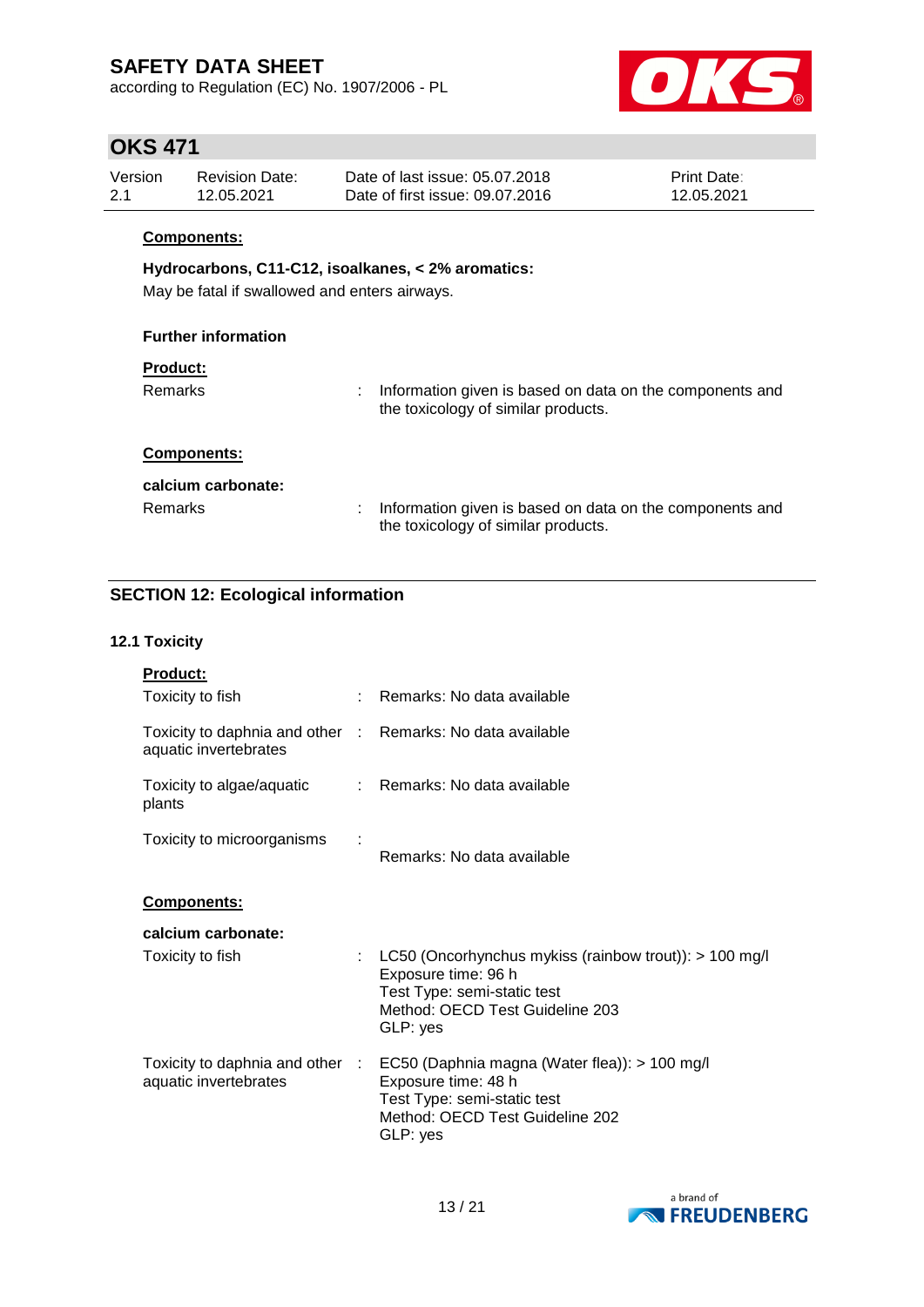according to Regulation (EC) No. 1907/2006 - PL



# **OKS 471**

| Version<br>2.1 |                                    | <b>Revision Date:</b><br>12.05.2021        |    | Date of last issue: 05.07.2018<br>Date of first issue: 09.07.2016                                                                                                                                                       | <b>Print Date:</b><br>12.05.2021 |  |  |
|----------------|------------------------------------|--------------------------------------------|----|-------------------------------------------------------------------------------------------------------------------------------------------------------------------------------------------------------------------------|----------------------------------|--|--|
|                | 12.2 Persistence and degradability |                                            |    |                                                                                                                                                                                                                         |                                  |  |  |
|                | <b>Product:</b>                    |                                            |    |                                                                                                                                                                                                                         |                                  |  |  |
|                |                                    | Biodegradability                           |    | : Remarks: No data available                                                                                                                                                                                            |                                  |  |  |
|                | ity                                |                                            |    | Physico-chemical removabil- : Remarks: No data available                                                                                                                                                                |                                  |  |  |
|                |                                    | Components:                                |    |                                                                                                                                                                                                                         |                                  |  |  |
|                |                                    |                                            |    | Hydrocarbons, C11-C12, isoalkanes, < 2% aromatics:                                                                                                                                                                      |                                  |  |  |
|                |                                    | Biodegradability                           |    | Result: Not readily biodegradable.                                                                                                                                                                                      |                                  |  |  |
|                |                                    | calcium carbonate:                         |    |                                                                                                                                                                                                                         |                                  |  |  |
|                |                                    | Biodegradability                           |    | Remarks: The methods for determining biodegradability are<br>not applicable to inorganic substances.                                                                                                                    |                                  |  |  |
|                |                                    | 12.3 Bioaccumulative potential             |    |                                                                                                                                                                                                                         |                                  |  |  |
|                | <b>Product:</b>                    |                                            |    |                                                                                                                                                                                                                         |                                  |  |  |
|                |                                    | <b>Bioaccumulation</b>                     |    | Remarks: This mixture contains no substance considered to<br>be persistent, bioaccumulating and toxic (PBT).<br>This mixture contains no substance considered to be very<br>persistent and very bioaccumulating (vPvB). |                                  |  |  |
|                |                                    | Components:                                |    |                                                                                                                                                                                                                         |                                  |  |  |
|                |                                    |                                            |    | Hydrocarbons, C11-C12, isoalkanes, < 2% aromatics:                                                                                                                                                                      |                                  |  |  |
|                |                                    | Bioaccumulation                            |    | Remarks: No data available                                                                                                                                                                                              |                                  |  |  |
|                |                                    | Partition coefficient: n-<br>octanol/water |    | Remarks: No data available                                                                                                                                                                                              |                                  |  |  |
|                | isobutane:                         |                                            |    |                                                                                                                                                                                                                         |                                  |  |  |
|                |                                    | Partition coefficient: n-<br>octanol/water | t. | log Pow: 2,88<br>Method: OECD Test Guideline 107                                                                                                                                                                        |                                  |  |  |
|                | butane:                            |                                            |    |                                                                                                                                                                                                                         |                                  |  |  |
|                |                                    | Partition coefficient: n-<br>octanol/water |    | log Pow: 2,89<br>Method: OECD Test Guideline 107                                                                                                                                                                        |                                  |  |  |
|                | propane:                           |                                            |    |                                                                                                                                                                                                                         |                                  |  |  |
|                |                                    | Partition coefficient: n-<br>octanol/water |    | log Pow: 2,36                                                                                                                                                                                                           |                                  |  |  |
|                |                                    | 12.4 Mobility in soil                      |    |                                                                                                                                                                                                                         |                                  |  |  |
|                | Product:                           |                                            |    |                                                                                                                                                                                                                         |                                  |  |  |

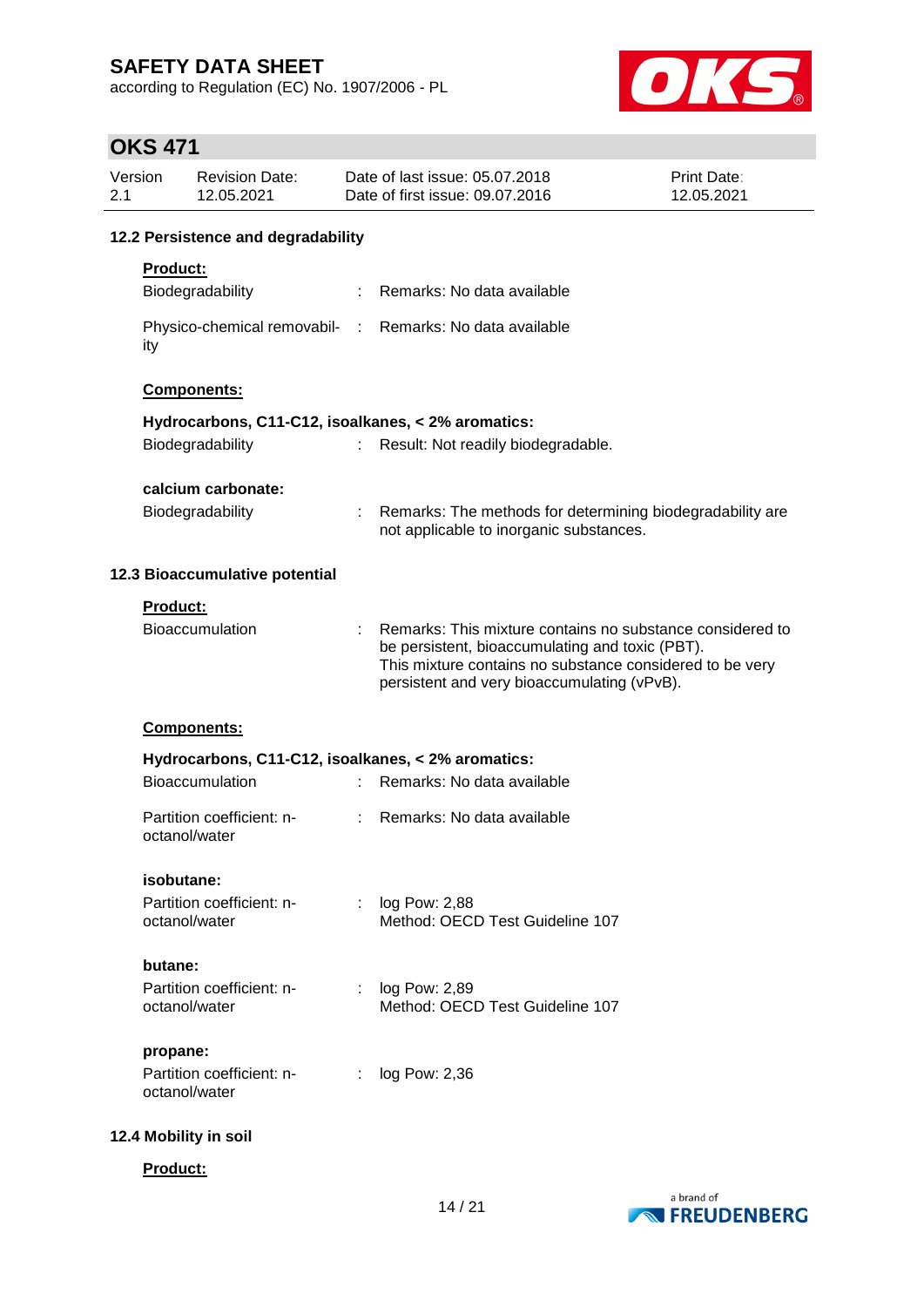according to Regulation (EC) No. 1907/2006 - PL



# **OKS 471**

| Version<br>2.1 |                 | <b>Revision Date:</b><br>12.05.2021                |   | Date of last issue: 05.07.2018<br>Date of first issue: 09.07.2016                                                                                                                                                                                                         | Print Date:<br>12.05.2021 |
|----------------|-----------------|----------------------------------------------------|---|---------------------------------------------------------------------------------------------------------------------------------------------------------------------------------------------------------------------------------------------------------------------------|---------------------------|
|                | Mobility        |                                                    |   | Remarks: No data available                                                                                                                                                                                                                                                |                           |
|                |                 | Distribution among environ-<br>mental compartments | ÷ | Remarks: No data available                                                                                                                                                                                                                                                |                           |
|                |                 | 12.5 Results of PBT and vPvB assessment            |   |                                                                                                                                                                                                                                                                           |                           |
|                | <b>Product:</b> |                                                    |   |                                                                                                                                                                                                                                                                           |                           |
|                | Assessment      |                                                    |   | This substance/mixture contains no components considered<br>to be either persistent, bioaccumulative and toxic (PBT), or<br>very persistent and very bioaccumulative (vPvB) at levels of<br>0.1% or higher                                                                |                           |
|                |                 | Components:                                        |   |                                                                                                                                                                                                                                                                           |                           |
|                |                 | calcium carbonate:                                 |   |                                                                                                                                                                                                                                                                           |                           |
|                | Assessment      |                                                    |   | Non-classified PBT substance. Non-classified vPvB sub-<br>stance.                                                                                                                                                                                                         |                           |
|                |                 | 12.6 Other adverse effects                         |   |                                                                                                                                                                                                                                                                           |                           |
|                | <b>Product:</b> |                                                    |   |                                                                                                                                                                                                                                                                           |                           |
|                | tial            | Endocrine disrupting poten-                        | ÷ | The substance/mixture does not contain components consid-<br>ered to have endocrine disrupting properties according to<br>REACH Article 57(f) or Commission Delegated regulation<br>(EU) 2017/2100 or Commission Regulation (EU) 2018/605 at<br>levels of 0.1% or higher. |                           |
|                | mation          | Additional ecological infor-                       | ÷ | No information on ecology is available.                                                                                                                                                                                                                                   |                           |

## **SECTION 13: Disposal considerations**

| 13.1 Waste treatment methods |                                                                                                                                                                                                                     |
|------------------------------|---------------------------------------------------------------------------------------------------------------------------------------------------------------------------------------------------------------------|
| Product                      | Do not dispose of with domestic refuse.<br>Dispose of as hazardous waste in compliance with local and<br>national regulations.                                                                                      |
|                              | Waste codes should be assigned by the user based on the<br>application for which the product was used.                                                                                                              |
| Contaminated packaging       | Packaging that is not properly emptied must be disposed of as<br>the unused product.<br>Offer empty spray cans to an established disposal company.<br>Pressurized container: Do not pierce or burn, even after use. |
|                              | The following Waste Codes are only suggestions:                                                                                                                                                                     |

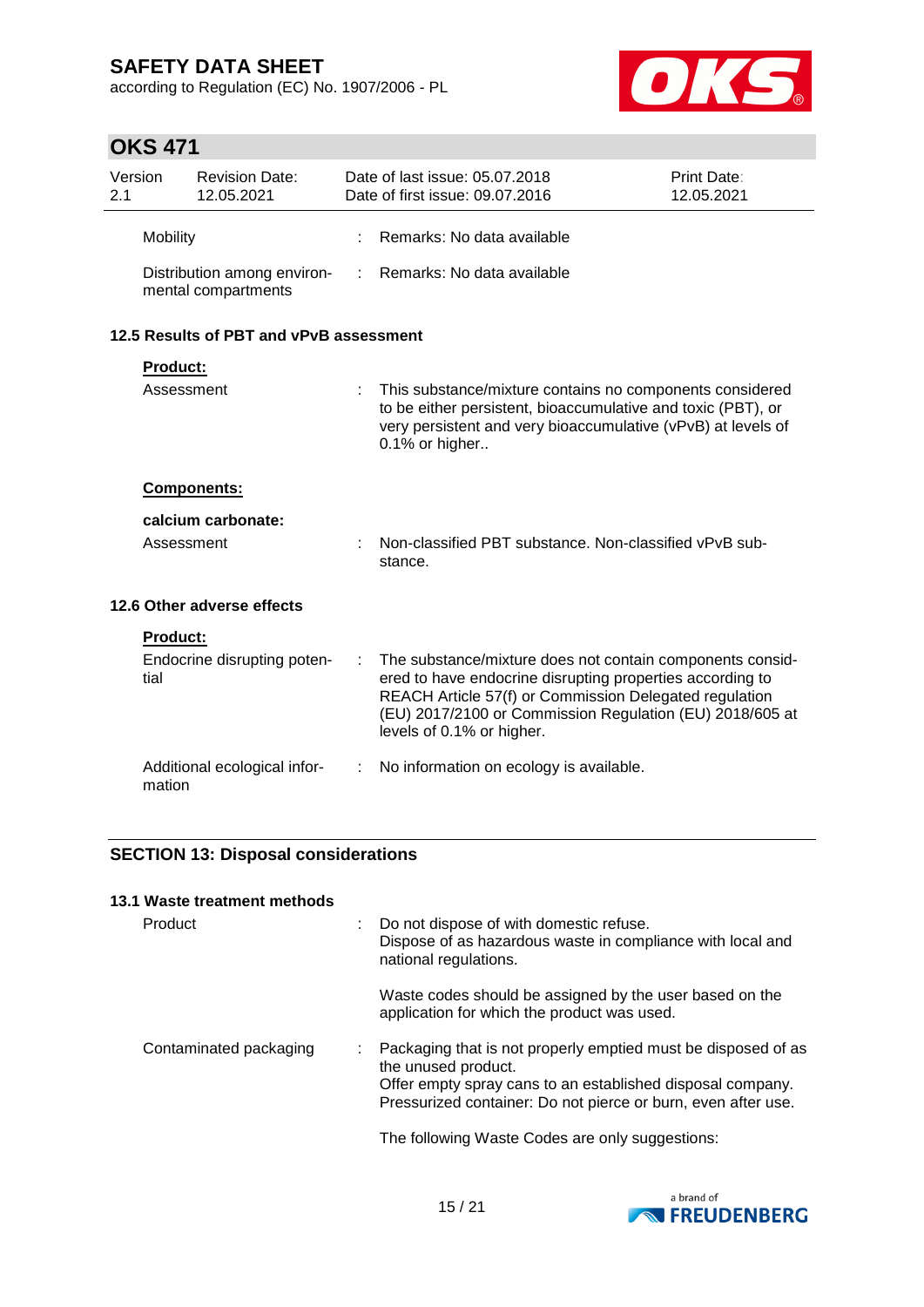according to Regulation (EC) No. 1907/2006 - PL



# **OKS 471**

| Version    | <b>Revision Date:</b> | Date of last issue: 05.07.2018                                                                                                                     | <b>Print Date:</b> |
|------------|-----------------------|----------------------------------------------------------------------------------------------------------------------------------------------------|--------------------|
| 2.1        | 12.05.2021            | Date of first issue: 09.07.2016                                                                                                                    | 12.05.2021         |
| Waste Code |                       | unused product, packagings not completely emptied<br>16 05 04*, gases in pressure containers (including halons)<br>containing hazardous substances |                    |

# **SECTION 14: Transport information 14.1 UN number ADN** : UN 1950 **ADR** : UN 1950 **RID** : UN 1950 **IMDG** : UN 1950 **IATA** : UN 1950 **14.2 UN proper shipping name ADN** : AEROSOLS **ADR** : AEROSOLS **RID** : AEROSOLS **IMDG** : AEROSOLS **IATA** : Aerosols, flammable **14.3 Transport hazard class(es) ADN** : 2 **ADR** : 2 **RID** : 2 **IMDG** : 2.1 **IATA** : 2.1 **14.4 Packing group ADN** Packing group : Not assigned by regulation Classification Code : 5F<br>Labels : 2.1  $\therefore$  2.1 **ADR** Packing group : Not assigned by regulation Classification Code : 5F Labels : 2.1 Tunnel restriction code : (D) **RID** Packing group : Not assigned by regulation Classification Code : 5F Hazard Identification Number : 23

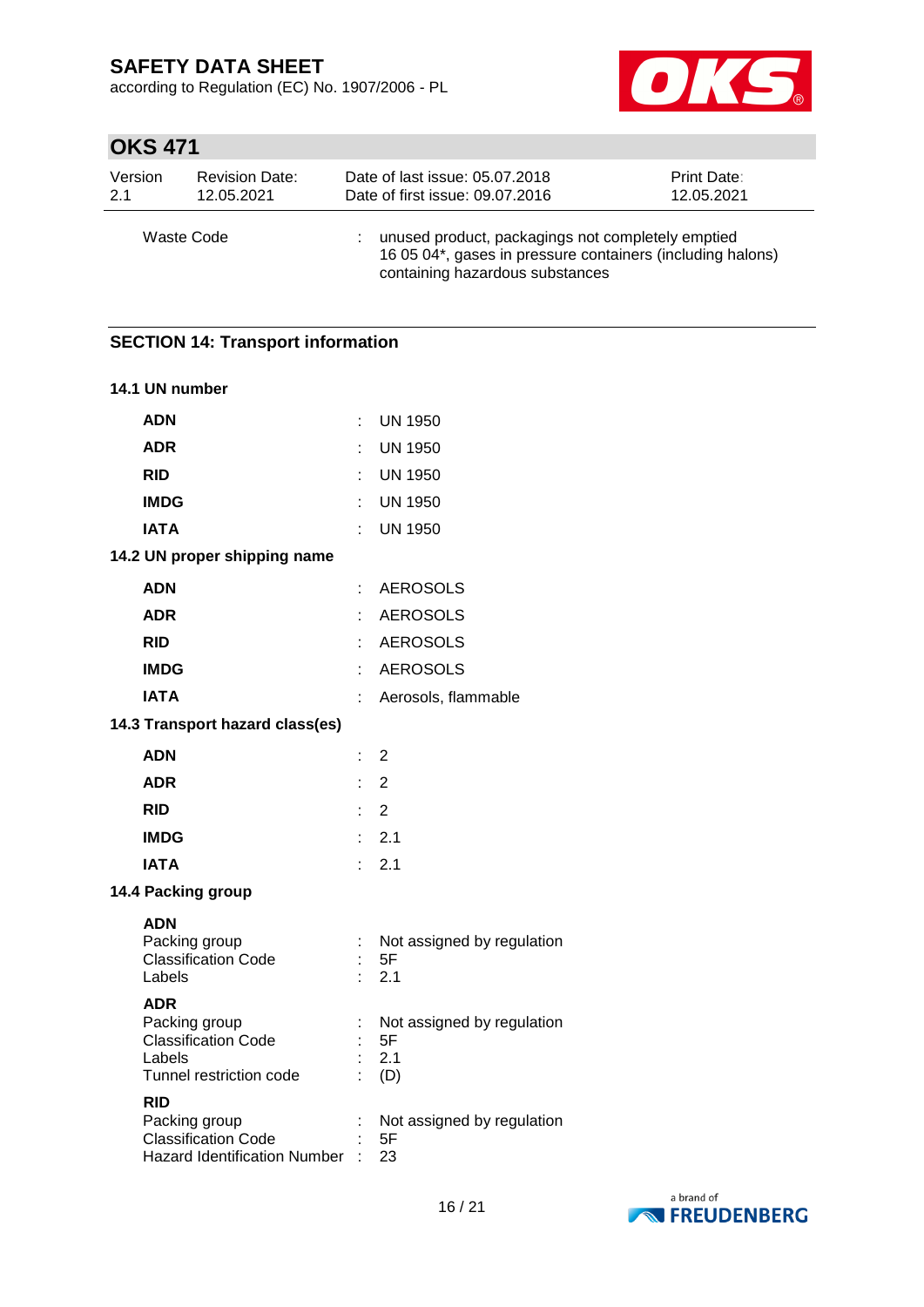according to Regulation (EC) No. 1907/2006 - PL



# **OKS 471**

| 2.1 | Version                           | <b>Revision Date:</b><br>12.05.2021                     |    | Date of last issue: 05.07.2018<br>Date of first issue: 09.07.2016 | Print Date:<br>12.05.2021 |
|-----|-----------------------------------|---------------------------------------------------------|----|-------------------------------------------------------------------|---------------------------|
|     | Labels                            |                                                         | ÷  | 2.1                                                               |                           |
|     | <b>IMDG</b><br>Labels<br>EmS Code | Packing group                                           | ÷. | Not assigned by regulation<br>2.1<br>$F-D, S-U$                   |                           |
|     | aircraft)                         | <b>IATA (Cargo)</b><br>Packing instruction (cargo       |    | 203                                                               |                           |
|     | Labels                            | Packing instruction (LQ)<br>Packing group               |    | Y203<br>Not assigned by regulation<br><b>Flammable Gas</b>        |                           |
|     | ger aircraft)                     | <b>IATA (Passenger)</b><br>Packing instruction (passen- | ÷  | 203<br>Y203                                                       |                           |
|     | Labels                            | Packing instruction (LQ)<br>Packing group               |    | Not assigned by regulation<br>Flammable Gas                       |                           |
|     |                                   | <b>14.5 Environmental hazards</b>                       |    |                                                                   |                           |
|     | <b>ADN</b>                        | Environmentally hazardous                               |    | no                                                                |                           |
|     | <b>ADR</b>                        | Environmentally hazardous                               |    | no                                                                |                           |
|     | <b>RID</b>                        | Environmentally hazardous                               |    | no                                                                |                           |
|     | <b>IMDG</b>                       | Marine pollutant                                        |    | no                                                                |                           |
|     |                                   | <b>IATA (Passenger)</b><br>Environmentally hazardous    |    | no                                                                |                           |
|     |                                   | <b>IATA (Cargo)</b><br>Environmentally hazardous        |    | no                                                                |                           |

### **14.6 Special precautions for user**

The transport classification(s) provided herein are for informational purposes only, and solely based upon the properties of the unpackaged material as it is described within this Safety Data Sheet. Transportation classifications may vary by mode of transportation, package sizes, and variations in regional or country regulations.

### **14.7 Transport in bulk according to Annex II of Marpol and the IBC Code**

Remarks : Not applicable for product as supplied.

## **SECTION 15: Regulatory information**

#### **15.1 Safety, health and environmental regulations/legislation specific for the substance or mixture**

REACH - Candidate List of Substances of Very High Concern for Authorisation (Article 59).

: This product does not contain substances of very high concern (Regu-

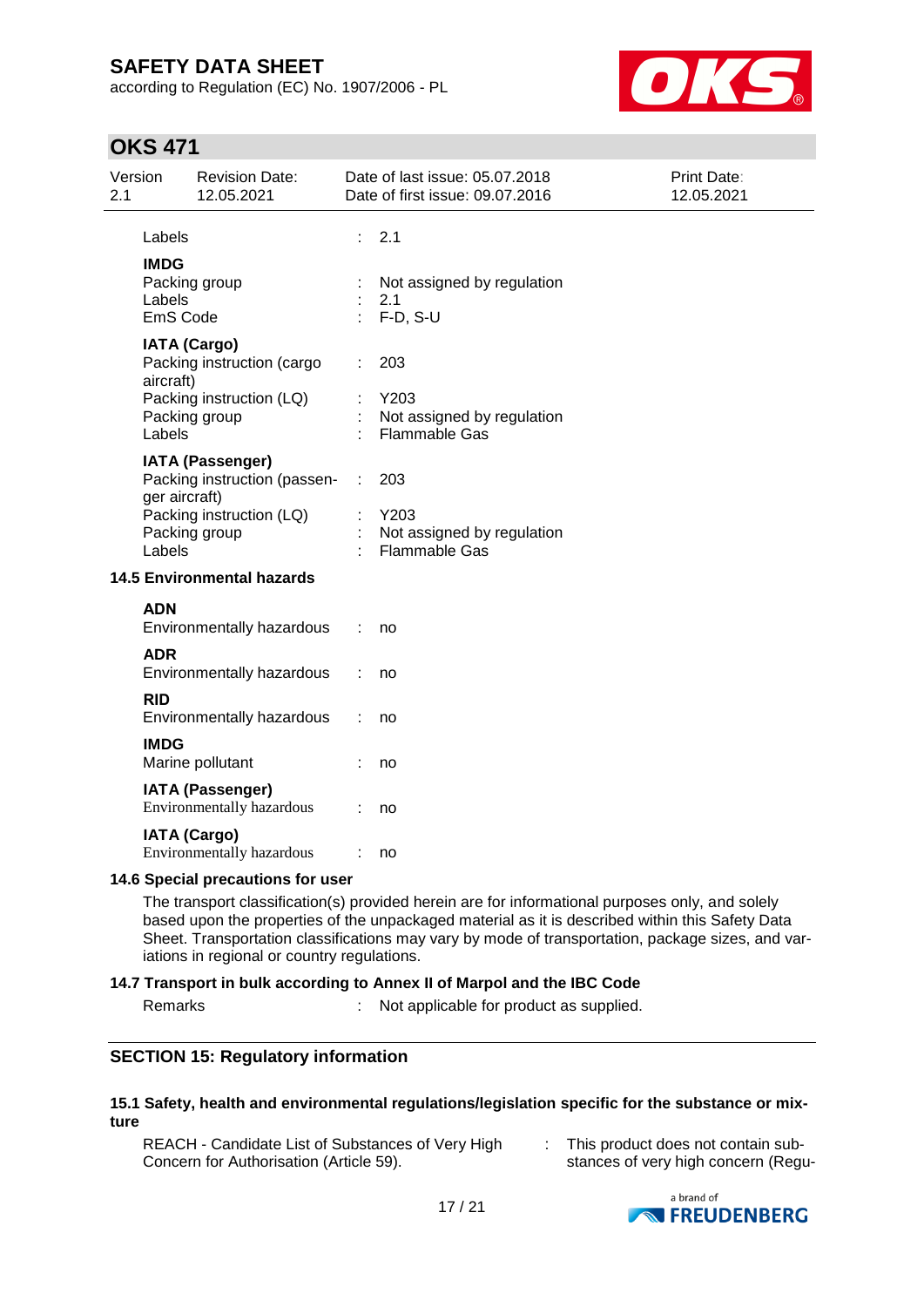according to Regulation (EC) No. 1907/2006 - PL



# **OKS 471**

| Version<br>2.1 | <b>Revision Date:</b><br>12.05.2021                                                                                                    | Date of last issue: 05.07.2018<br>Date of first issue: 09.07.2016                                          |                | <b>Print Date:</b><br>12.05.2021                                    |
|----------------|----------------------------------------------------------------------------------------------------------------------------------------|------------------------------------------------------------------------------------------------------------|----------------|---------------------------------------------------------------------|
|                | (Annex XIV)                                                                                                                            | REACH - List of substances subject to authorisation                                                        |                | lation (EC) No 1907/2006 (REACH),<br>Article 57).<br>Not applicable |
|                | plete the ozone layer                                                                                                                  | Regulation (EC) No 1005/2009 on substances that de-                                                        | ÷.             | Not applicable                                                      |
|                | tants (recast)                                                                                                                         | Regulation (EU) 2019/1021 on persistent organic pollu-                                                     | ÷              | Not applicable                                                      |
|                | Regulation (EC) No 649/2012 of the European Parlia-<br>ment and the Council concerning the export and import<br>of dangerous chemicals | ÷.                                                                                                         | Not applicable |                                                                     |
|                | preparations and articles (Annex XVII)                                                                                                 | REACH - Restrictions on the manufacture, placing on<br>the market and use of certain dangerous substances, |                | Not applicable                                                      |

P5c

P2

Seveso III: Directive 2012/18/EU of the European Parliament and of the Council on the control of major-accident hazards involving dangerous substances. P3a FLAMMABLE AEROSOLS

| 18                         | Liquefied extremely flam-<br>mable gases (including<br>LPG) and natural gas                                                                                                                                                                                                                                                                                                                                                    |
|----------------------------|--------------------------------------------------------------------------------------------------------------------------------------------------------------------------------------------------------------------------------------------------------------------------------------------------------------------------------------------------------------------------------------------------------------------------------|
| 34                         | Petroleum products: (a)<br>gasolines and naphthas,<br>(b) kerosenes (including jet<br>fuels), (c) gas oils (includ-<br>ing diesel fuels, home<br>heating oils and gas oil<br>blending streams), (d)<br>heavy fuel oils (e) alterna-<br>tive fuels serving the same<br>purposes and with similar<br>properties as regards<br>flammability and environ-<br>mental hazards as the<br>products referred to in<br>points (a) to (d) |
| Volatile organic compounds | Directive 2010/75/EU of 24 November 2010 on industrial<br>emissions (integrated pollution prevention and control)<br>Volatile organic compounds (VOC) content: 78,75 %                                                                                                                                                                                                                                                         |

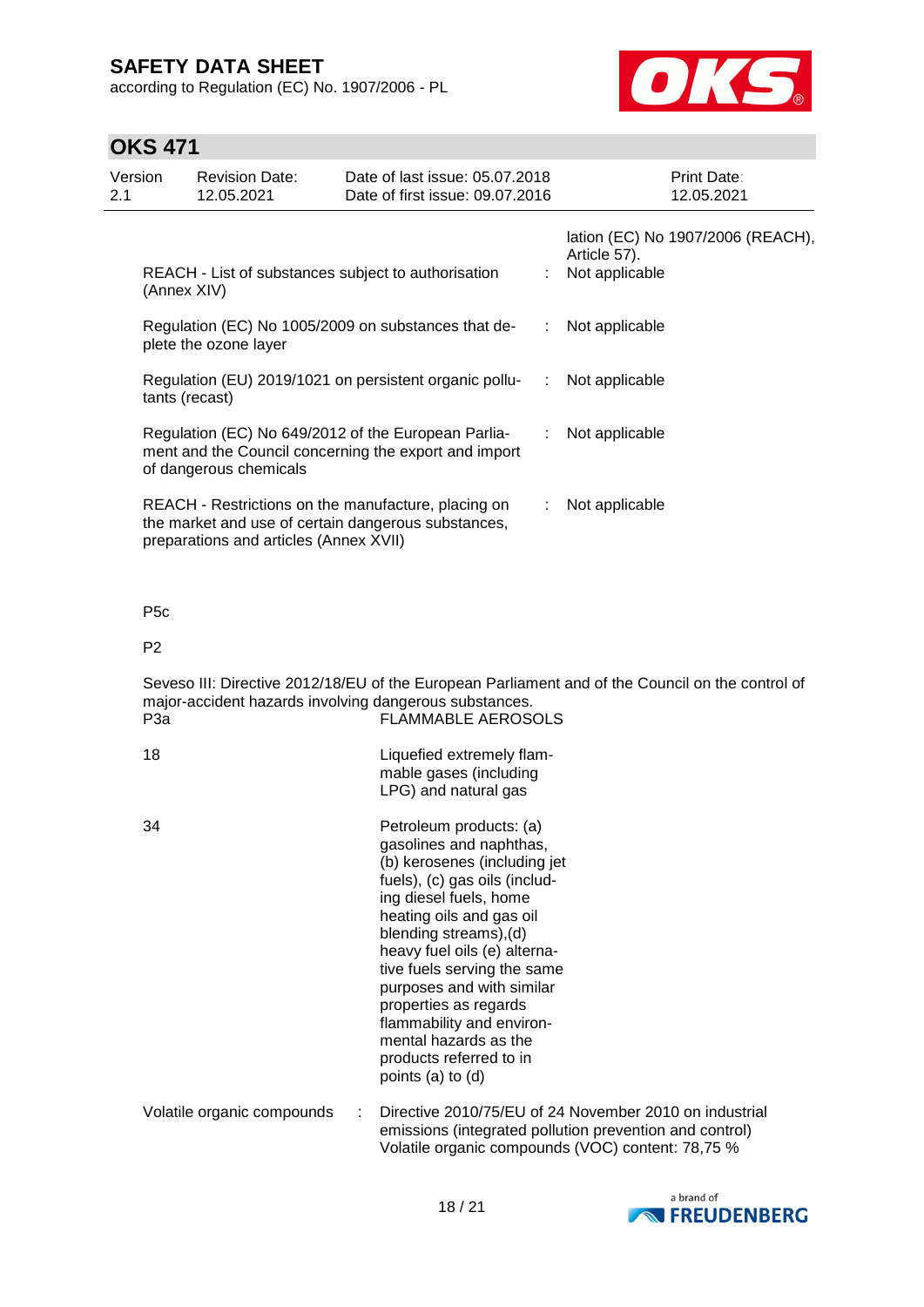according to Regulation (EC) No. 1907/2006 - PL



## **OKS 471**

| Version | <b>Revision Date:</b> | Date of last issue: 05.07.2018  | <b>Print Date:</b> |
|---------|-----------------------|---------------------------------|--------------------|
| -2.1    | 12.05.2021            | Date of first issue: 09.07.2016 | 12.05.2021         |

### **Other regulations:**

Take note of Directive 94/33/EC on the protection of young people at work or stricter national regulations, where applicable.

Act of 25 February 2011 on chemical substances and their mixtures (i.e. Journal of Laws of 2019, No. 0, item 1225)

Regulation (EC) No 1272/2008 of the European Parliament and of the Council of 16 December 2008 on classification, labelling and packaging of substances and mixtures, amending and repealing Directives 67/548/EEC and 1999/45/EC, and amending Regulation (EC) No 1907/2006 (Official Journal of the European Union L 353 from 31.12.2008) with further adaptation to technical progress (ATP).

Regulation (EC) No 1907/2006 of the European Parliament and of the Council of 18 December 2006 concerning the Registration, Evaluation, Authorisation and Restriction of Chemicals (REACH), establishing a European Chemicals Agency, amending Directive 1999/45/EC and repealing Council Regulation (EEC) No 793/93 and Commission Regulation (EC) No 1488/94 as well as Council Directive 76/769/EEC and Commission Directives 91/155/EEC, 93/67/EEC, 93/105/EC and 2000/21/EC (Official Journal of the European Union L 396 from 30.12.2006, as amended).

Commission Regulation (EU) 2015/830 of 28 May 2015 amending Regulation (EC) No 1907/2006 of the European Parliament and of the Council on the Registration, Evaluation, Authorisation and Restriction of Chemicals (REACH)

Ordinance of the Minister of Health of 10 August 2012 concerning the criteria and procedure of classification of chemical substances and their mixtures (consolidated text Dz. U. of 2015., pos. 208).

Ordinance of the Minister of Economy, Labour and Social Policy of 21st December 2005 concerning the basic requirements for personal protective equipment (Dz. U. Nr. 259, item 2173). Ordinance of the Minister of Labour and Social Policy of 12 June 2018 concerning the highest allowable concentrations and levels of the agents harmful for health in the workplace (Dz.U 2018 pos 1286, with later amendments).

Ordinance of the Minister of Health of 2nd February 2011 concerning tests and measurement of agents harmful for health in the workplace (Dz. U. Nr. 33, item 166 wraz z późn. zm.). Ordinance of the Minister of Health of 30th December 2004 on the health and safety of workers related to chemical agents at work (Dz. U. from 2005, Nr. 11, item 86, as amended).

Act of 14 December 2012. on Waste (Journal of Laws of 2013. pos. 21, as amended). Act of 13 June 2013. On packaging and packaging waste Journal. U. of 2013. Item. 888, as amended).

Ordinance of the Minister of Climate of 2nd January 2020 on Waste Catalog (Dz. U. 2020 item 10).

Ordinance of the Minister of Environment on the requirements for carrying out the process of thermal treatment of waste and how to deal with waste produced in the process. (Dz. U. of 2016., Pos. 108)

Act of 19 August 2011 on transport of dangerous goods (Dz. U. Nr. 227, item 1367, as amended).

Government Statement of 18 February 2019 on enforcing of changes Annexes A and B of European Agreement concerning international transport of dangerous goods by road (ADR) (Dz. U. 2019, item 769).

Ordinance of the Minister of Health of 20th April 2012 concerning labeling of containers of dangerous substances and dangerous mixtures and some mixtures ((consolidated text) Dz. U. z 2015 nr. 0 poz. 450).

Ordinance of the Minister of Health of 11th June 2012 concerning categories of dangerous substances and dangerous mixtures for which containers must be fitted with child-resistant fastenings and a tactile warning of danger (Dz. U. from 2012, item 688 as amended).

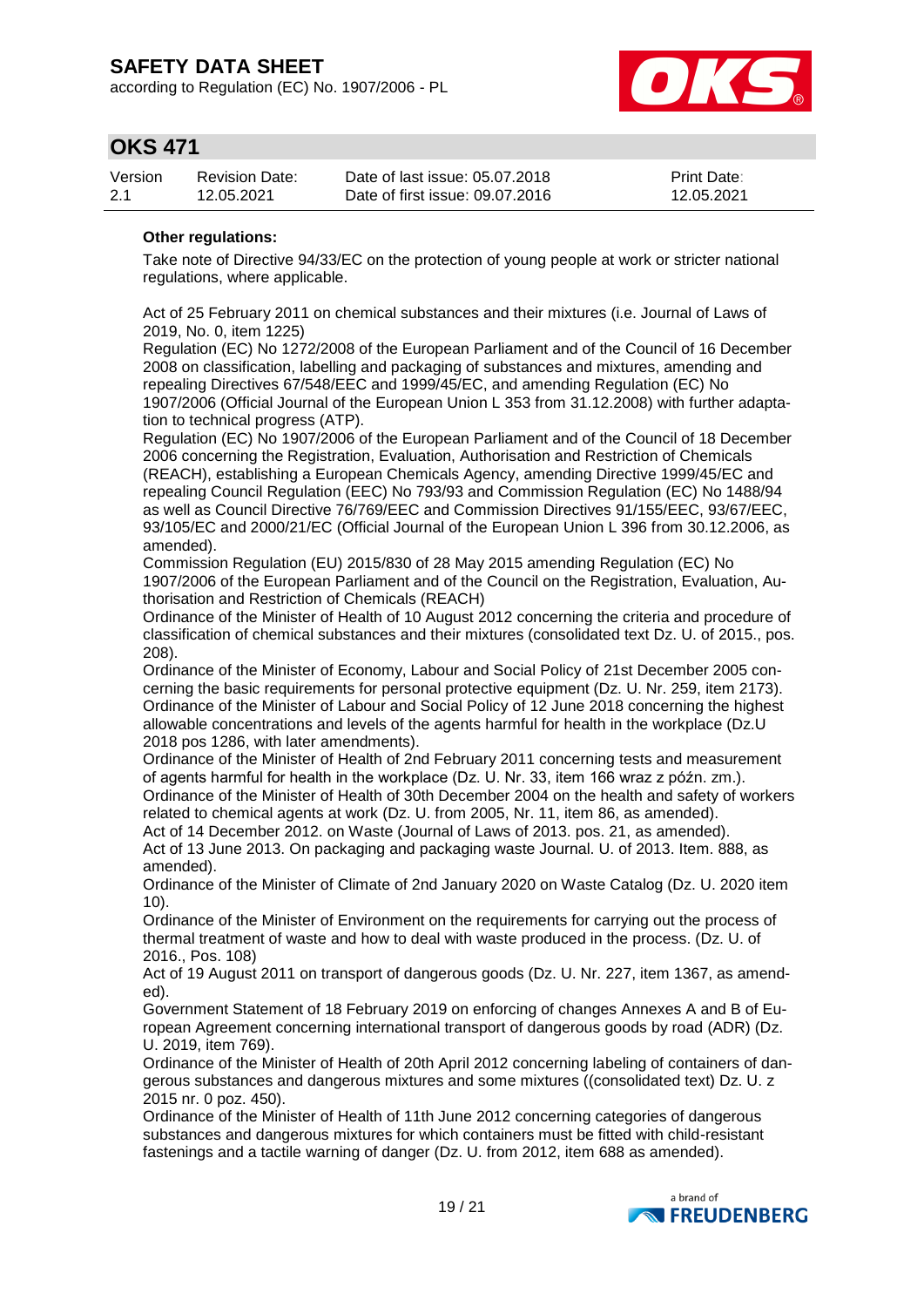according to Regulation (EC) No. 1907/2006 - PL



## **OKS 471**

| Version | Revision Date: | Date of last issue: 05.07.2018  | <b>Print Date:</b> |
|---------|----------------|---------------------------------|--------------------|
| 2.1     | 12.05.2021     | Date of first issue: 09.07.2016 | 12.05.2021         |

### **15.2 Chemical safety assessment**

This information is not available.

## **SECTION 16: Other information**

| <b>Full text of H-Statements</b>                                 |                                                                                                                                                                                                                                                                                                                                                                                                                                                                                                                                                          |
|------------------------------------------------------------------|----------------------------------------------------------------------------------------------------------------------------------------------------------------------------------------------------------------------------------------------------------------------------------------------------------------------------------------------------------------------------------------------------------------------------------------------------------------------------------------------------------------------------------------------------------|
| H <sub>220</sub><br>H <sub>226</sub><br>H <sub>280</sub><br>H304 | Extremely flammable gas.<br>Flammable liquid and vapour.<br>Contains gas under pressure; may explode if heated.<br>May be fatal if swallowed and enters airways.                                                                                                                                                                                                                                                                                                                                                                                         |
| <b>Full text of other abbreviations</b>                          |                                                                                                                                                                                                                                                                                                                                                                                                                                                                                                                                                          |
|                                                                  |                                                                                                                                                                                                                                                                                                                                                                                                                                                                                                                                                          |
| Note C                                                           | Some organic substances may be marketed either in a specif-<br>ic isomeric form or as a mixture of several isomers. In this<br>case the supplier must state on the label whether the sub-<br>stance is a specific isomer or a mixture of isomers.                                                                                                                                                                                                                                                                                                        |
| Note P                                                           | The classification as a carcinogen or mutagen need not apply<br>if it can be shown that the substance contains less than 0,1 %<br>w/w benzene (Einecs No 200-753-7). When the substance is<br>not classified as a carcinogen at least the precautionary<br>statements (P102-)P260- P262-P301 + P310-P331 shall ap-<br>ply. This note applies only to certain complex oil-derived sub-<br>stances in Part 3.                                                                                                                                              |
| Note U (table 3.1)                                               | When put on the market gases have to be classified as "Gas-<br>es under pressure", in one of the groups compressed gas,<br>liquefied gas, refrigerated liquefied gas or dissolved gas. The<br>group depends on the physical state in which the gas is pack-<br>aged and therefore has to be assigned case by case. The<br>following codes are assigned: Press. Gas (Comp.) Press. Gas<br>(Liq.) Press. Gas (Ref. Liq.) Press. Gas (Diss.) Aerosols shall<br>not be classified as gases under pressure (See Annex I, Part<br>2, Section 2.3.2.1, Note 2). |
| PL OEL                                                           | Poland. Occupational exposure limits for airborne toxic sub-<br>stances                                                                                                                                                                                                                                                                                                                                                                                                                                                                                  |
| PL OEL / NDS<br>PL OEL / NDSch                                   | <b>Maximal Admissible Concentration</b><br>Maximal Admissible Temporary Concentration                                                                                                                                                                                                                                                                                                                                                                                                                                                                    |

ADN - European Agreement concerning the International Carriage of Dangerous Goods by Inland Waterways; ADR - European Agreement concerning the International Carriage of Dangerous Goods by Road; AIIC - Australian Inventory of Industrial Chemicals; ASTM - American Society for the Testing of Materials; bw - Body weight; CLP - Classification Labelling Packaging Regulation; Regulation (EC) No 1272/2008; CMR - Carcinogen, Mutagen or Reproductive Toxicant; DIN - Standard of the German Institute for Standardisation; DSL - Domestic Substances List (Canada); ECHA - European Chemicals Agency; EC-Number - European Community number; ECx - Concentration associated with x% response; ELx - Loading rate associated with x% response; EmS - Emergency Schedule; ENCS - Existing and New Chemical Substances (Japan); ErCx - Concen-